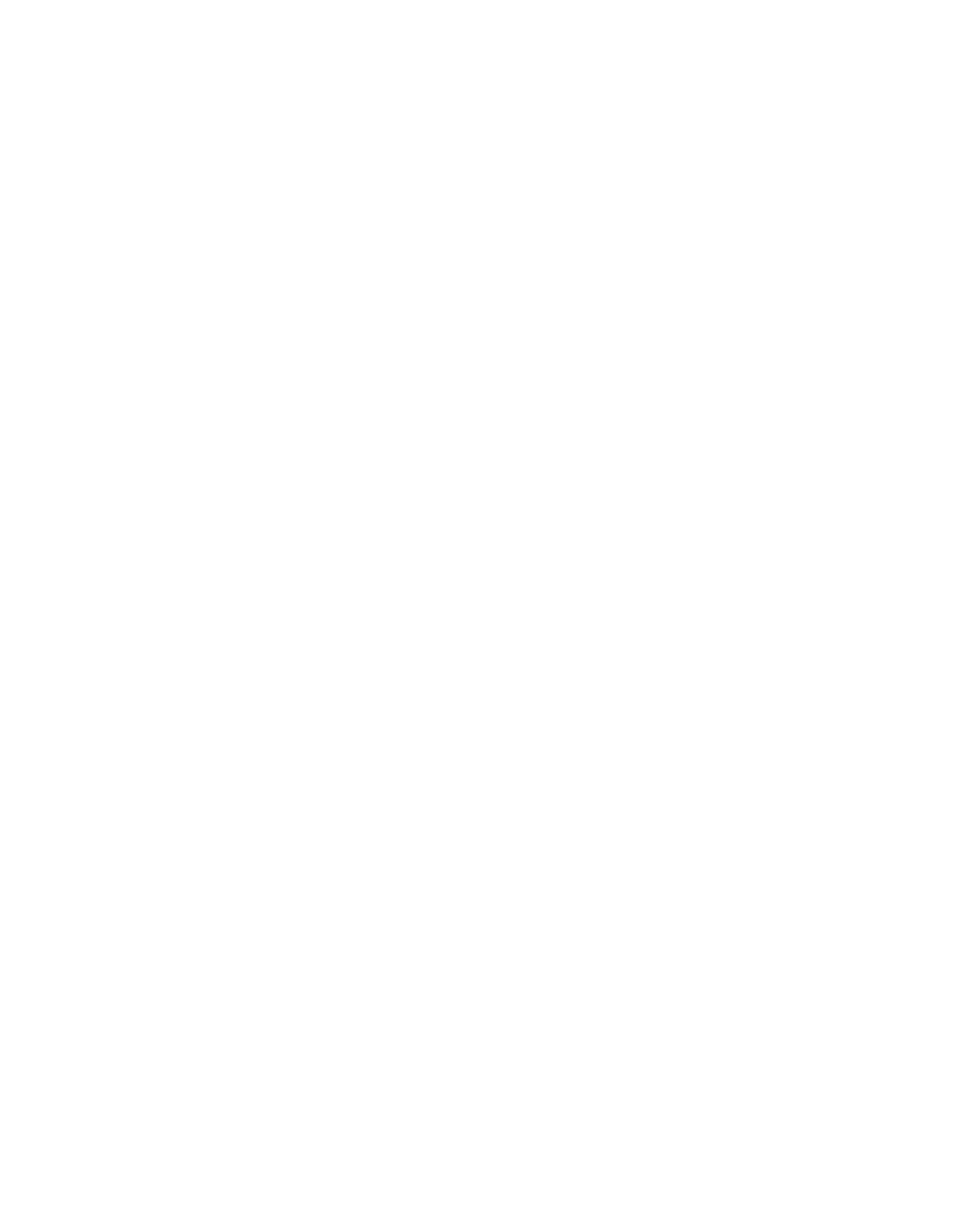Financial Statements

Year ended March 31, 2015

na di pagembang di pagembang di pagembang di pagembang di pagembang di pagembang di pagembang di pagembang di pagembang di pagembang di pagembang di pagembang di pagembang di pagembang di pagembang di pagembang di pagemban

| 1              |
|----------------|
| 3              |
| $\overline{4}$ |
| 5              |
| 6              |
| 7              |
|                |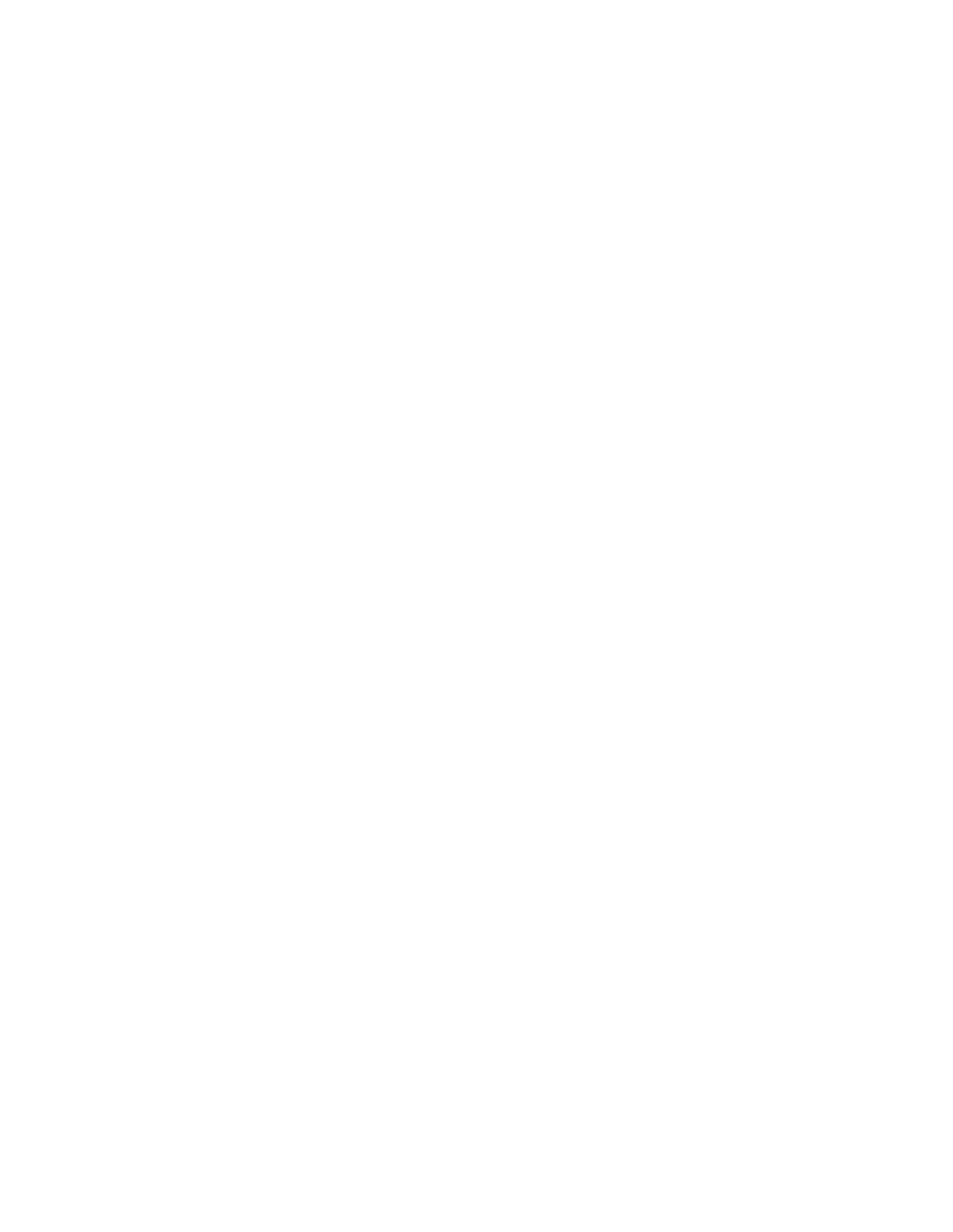

**KPMG LLP Telephone** (613) 549-1550 863 Princess Street Suite 400 Fax (613) 549-6349 Kingston ON K7L 5N4 Internet www.kpmg.ca Canada

### **INDEPENDENT AUDITORS' REPORT**

To the Board of Directors of Cornwall Community Hospital

We have audited the accompanying financial statements of the Cornwall Community Hospital, which comprise the statement of financial position as at March 31, 2015, the statements of operations, changes in net assets (deficiency) and cash flows for the year then ended, and notes, comprising a summary of significant accounting policies and other explanatory information.

### *Management's Responsibility for the Financial Statements*

Management is responsible for the preparation and fair presentation of these financial statements in accordance with Canadian public sector accounting standards, and for such internal control as management determines is necessary to enable the preparation of financial statements that are free from material misstatement, whether due to fraud or error.

#### *Auditors' Responsibility*

Our responsibility is to express an opinion on these financial statements based on our audit. We conducted our audit in accordance with Canadian generally accepted auditing standards. Those standards require that we comply with ethical requirements and plan and perform the audit to obtain reasonable assurance about whether the financial statements are free from material misstatement.

An audit involves performing procedures to obtain audit evidence about the amounts and disclosures in the financial statements. The procedures selected depend on our judgment, including the assessment of the risks of material misstatement of the financial statements, whether due to fraud or error. In making those risk assessments, we consider internal control relevant to the entity's preparation and fair presentation of the financial statements in order to design audit procedures that are appropriate in the circumstances, but not for the purpose of expressing an opinion on the effectiveness of the entity's internal control. An audit also includes evaluating the appropriateness of accounting policies used and the reasonableness of accounting estimates made by management, as well as evaluating the overall presentation of the financial statements.

We believe that the audit evidence we have obtained is sufficient and appropriate to provide a basis for our audit opinion.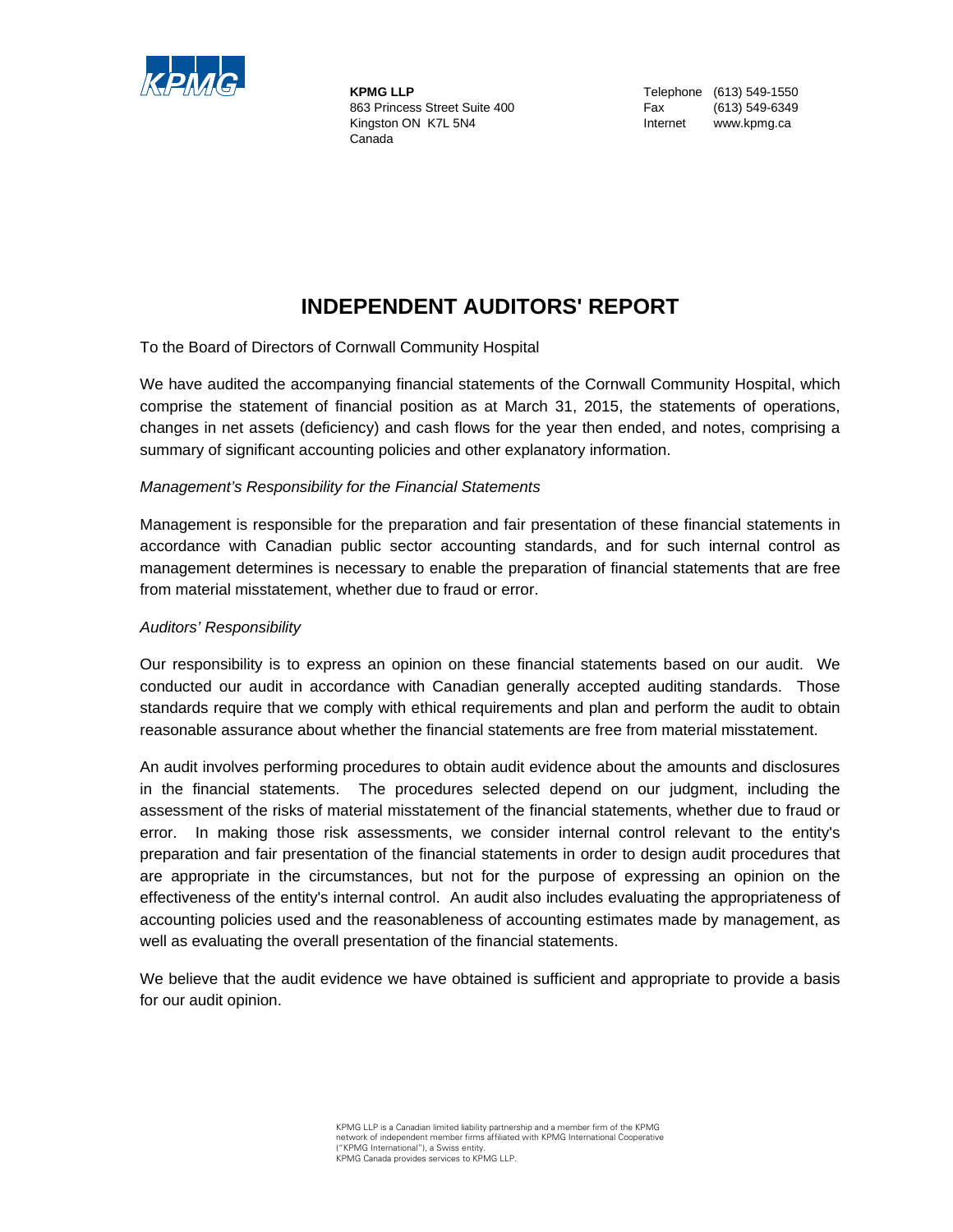

### *Opinion*

In our opinion, the financial statements present fairly, in all material respects, the financial position of the Cornwall Community Hospital as at March 31, 2015, its results of operations, its changes in net assets (deficiency), its cash flows and the remeasurement gains and losses for the year then ended in accordance with Canadian public sector accounting standards.

 $KPMG$   $\mu P$ 

Chartered Professional Accountants, Licensed Public Accountants

June 4, 2015

Kingston, Canada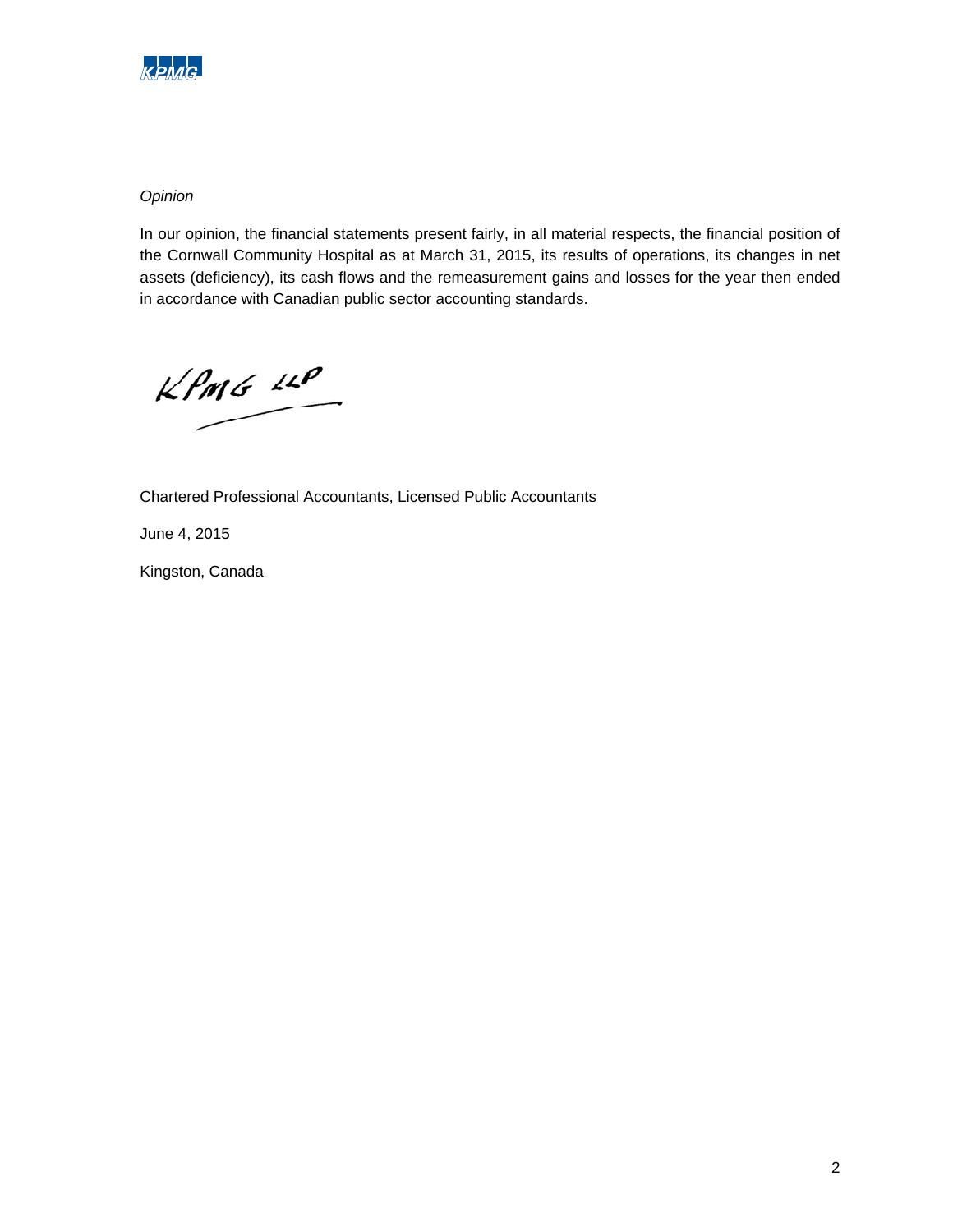**Statement of Financial Position** 

March 31, 2015, with comparative information for 2014

|                                                                       | 2015              | 2014            |
|-----------------------------------------------------------------------|-------------------|-----------------|
| <b>Assets</b>                                                         |                   |                 |
| Current assets:                                                       |                   |                 |
| Cash                                                                  | \$<br>3,890,448   | \$<br>6,041,185 |
| Accounts receivable (note 3)                                          | 8,510,726         | 6,061,878       |
| Inventories                                                           | 1,200,317         | 1,295,262       |
| Prepaid expenses                                                      | 1,072,279         | 1,122,511       |
|                                                                       | 14,673,770        | 14,520,836      |
| Restricted cash (note 4)                                              | 209,010           | 8,524,575       |
| Capital assets (note 5(a))                                            | 138,559,145       | 133,247,888     |
|                                                                       | \$153,441,925     | \$156,293,299   |
| Liabilities, Deferred Contributions and Net Assets (Deficiency)       |                   |                 |
| <b>Current liabilities:</b>                                           |                   |                 |
| Short-term loan (note 2)                                              | \$<br>5,000,000   | \$              |
| Accounts payable and accrued liabilities (note 6)<br>Deferred revenue | 16,472,982        | 23,612,459      |
| Employee future benefits (note 7)                                     | 843,426           | 118,864         |
| Current portion of long-term debt (note 8)                            | 472,451<br>51,235 | 431,066         |
|                                                                       |                   | 428,788         |

|                                                                                                                         | 22,840,094                                         | 24,591,177                                         |
|-------------------------------------------------------------------------------------------------------------------------|----------------------------------------------------|----------------------------------------------------|
| Employee future benefits (note 7)                                                                                       | 5,089,990                                          | 4,908,156                                          |
| Other long-term accrued liabilities                                                                                     |                                                    | 293,211                                            |
| Long-term debt (note 8)                                                                                                 |                                                    | 51,668                                             |
| Deferred contributions (note 9)                                                                                         | 125,676,891<br>153,606,975                         | 126,283,741<br>156,127,953                         |
| Net assets (deficiency):<br>Invested in capital assets (note 10)<br>Restricted for endowments (note 11)<br>Unrestricted | 14,506,985<br>209,010<br>(14,881,045)<br>(165,050) | 14,799,256<br>209,010<br>(14, 842, 920)<br>165,346 |
|                                                                                                                         |                                                    |                                                    |

Contingencies and commitments (note 12)

\$153,441,925 \$156,293,299

See accompanying notes to financial statements.

On behalf of the Board:

Director

Julle Director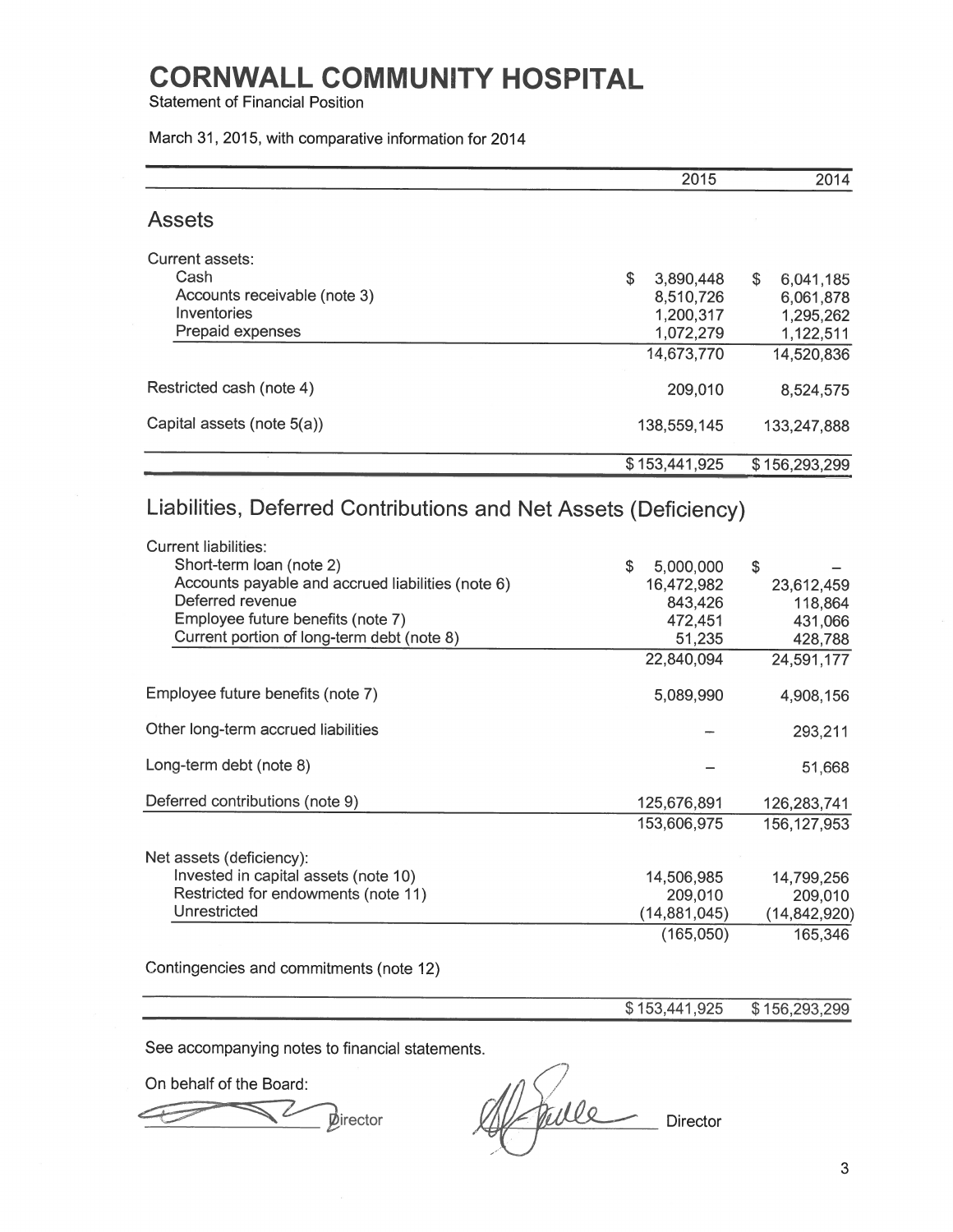Statement of Operations

Year ended March 31, 2015, with comparative information for 2014

|                                                                  |                         | 2015        | 2014            |
|------------------------------------------------------------------|-------------------------|-------------|-----------------|
| Revenue:                                                         |                         |             |                 |
| Patient care:                                                    |                         |             |                 |
| Ministry of Health and Long-Term Care                            | \$                      | 81,223,847  | \$79,938,722    |
| Other                                                            |                         | 17,016,456  | 19,401,735      |
| Recovery:                                                        |                         |             |                 |
| Preferred accommodations                                         |                         | 787,050     | 931,478         |
| Other                                                            |                         | 5,728,644   | 6,282,610       |
| Investment income                                                |                         | 2,715       | 3,304           |
| Gain on disposal of capital assets                               |                         |             | 121,789         |
| Amortization of deferred contributions                           |                         | 2,669,085   | 2,391,226       |
| Other programs:                                                  |                         |             |                 |
| Ministry of Health and Long-Term Care                            |                         | 6,766,860   | 6,800,024       |
| Ministry of Community and Social Services                        |                         | 2,659,022   | 2,559,928       |
|                                                                  |                         | 116,853,679 | 118,430,816     |
|                                                                  |                         |             |                 |
| Expenses:                                                        |                         |             |                 |
| Salaries and wages                                               |                         | 50,592,031  | 49,867,343      |
| Employee benefits                                                |                         | 15,105,351  | 15,512,830      |
| Medical staff remuneration                                       |                         | 11,157,595  | 14,064,752      |
| Medical and surgical supplies                                    |                         | 5,849,760   | 5,824,706       |
| Drugs and medical gases                                          |                         | 1,997,069   | 2,075,194       |
| Other supplies and expenses                                      |                         | 17,164,358  | 16,748,007      |
| <b>Buildings and grounds</b>                                     |                         | 615,708     | 616,805         |
| Amortization of equipment                                        |                         | 4,678,719   | 4,330,868       |
| Interest on long-term debt                                       |                         | 4,588       | 14,348          |
| Other programs:                                                  |                         |             |                 |
| Ministry of Health and Long-Term Care                            |                         | 6,766,860   | 6,800,024       |
| Ministry of Community and Social Services                        |                         | 2,659,022   | 2,559,928       |
|                                                                  |                         | 116,591,061 | 118,414,805     |
|                                                                  |                         |             |                 |
| Excess of revenue over expenses before undernoted items          |                         | 262,618     | 16,011          |
|                                                                  |                         |             |                 |
| Working capital funding (note 12(d))                             |                         |             | 8,473,500       |
|                                                                  |                         |             |                 |
| Interest on long-term debt                                       |                         | (2,669)     | (4, 425)        |
| Amortization of deferred contributions related to capital assets |                         | 4,240,558   | 4,401,878       |
| Amortization of capital assets                                   |                         | (4,830,903) | (5,013,923)     |
| Loss on disposal of building                                     |                         |             | (82, 159)       |
|                                                                  |                         | (593, 014)  | (698, 629)      |
|                                                                  |                         |             |                 |
| Excess (deficiency) of revenue over expenses                     | $\overline{\mathbf{3}}$ | (330, 396)  | \$<br>7,790,882 |

See accompanying notes to financial statements.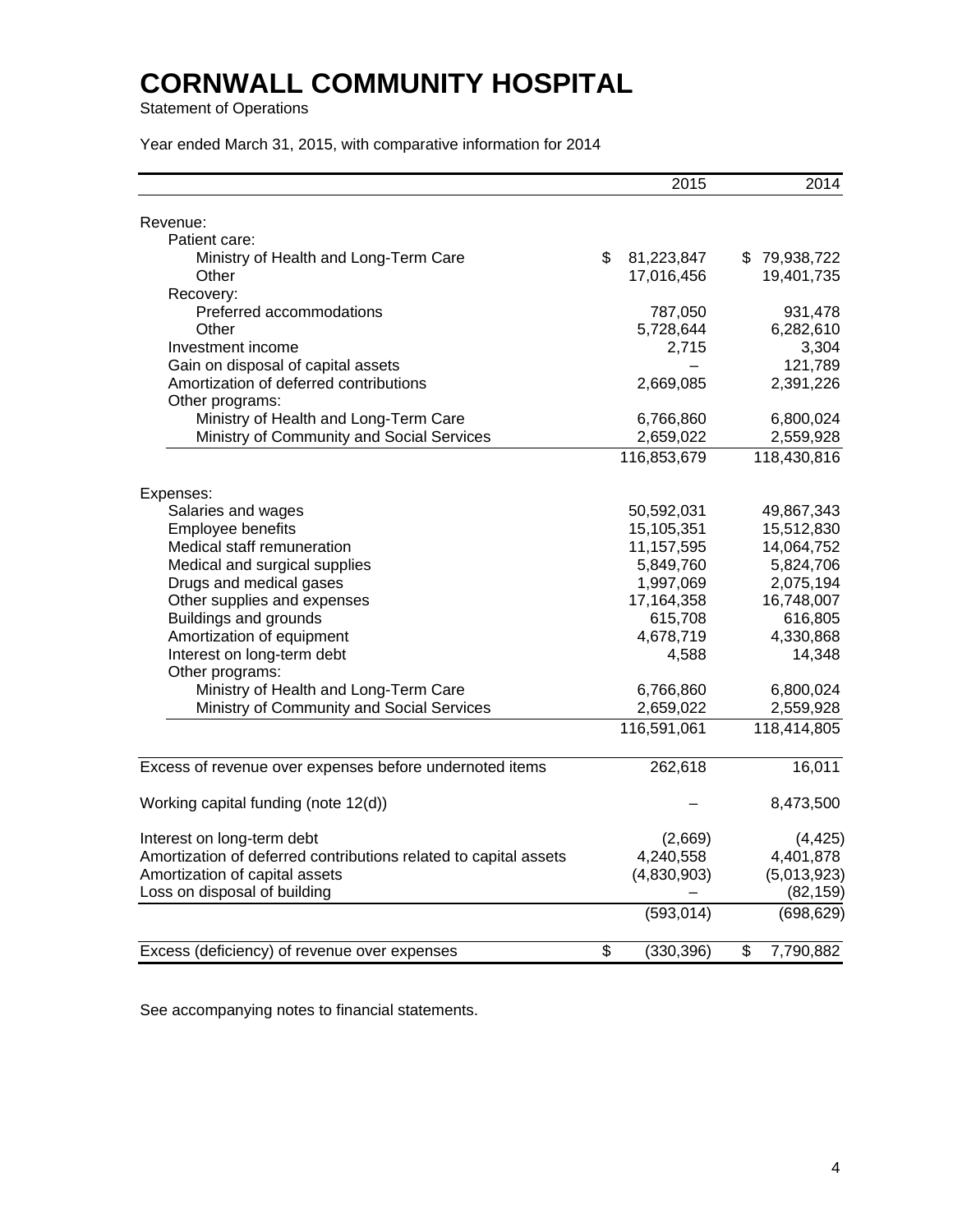Statement of Changes in Net Assets (Deficiency)

Year ended March 31, 2015, with comparative information for 2014

|                                                           | Invested in<br>capital assets | Endowments    | Unrestricted    | 2015<br>Total | 2014<br>Total     |
|-----------------------------------------------------------|-------------------------------|---------------|-----------------|---------------|-------------------|
| Balance, beginning of year                                | 14,799,256<br>\$              | \$<br>209,010 | \$ (14,842,920) | \$<br>165.346 | \$<br>(7,625,536) |
| Excess (deficiency) of revenue<br>over expenses (note 10) | (2,599,979)                   |               | 2,269,583       | (330, 396)    | 7,790,882         |
| Net change in investment in<br>capital assets (note 10)   | 2,307,708                     |               | (2,307,708)     |               |                   |
| Balance, end of year                                      | 14,506,985                    | 209.010       | \$(14,881,045)  | (165,050)     | 165,346           |

See accompanying notes to financial statements.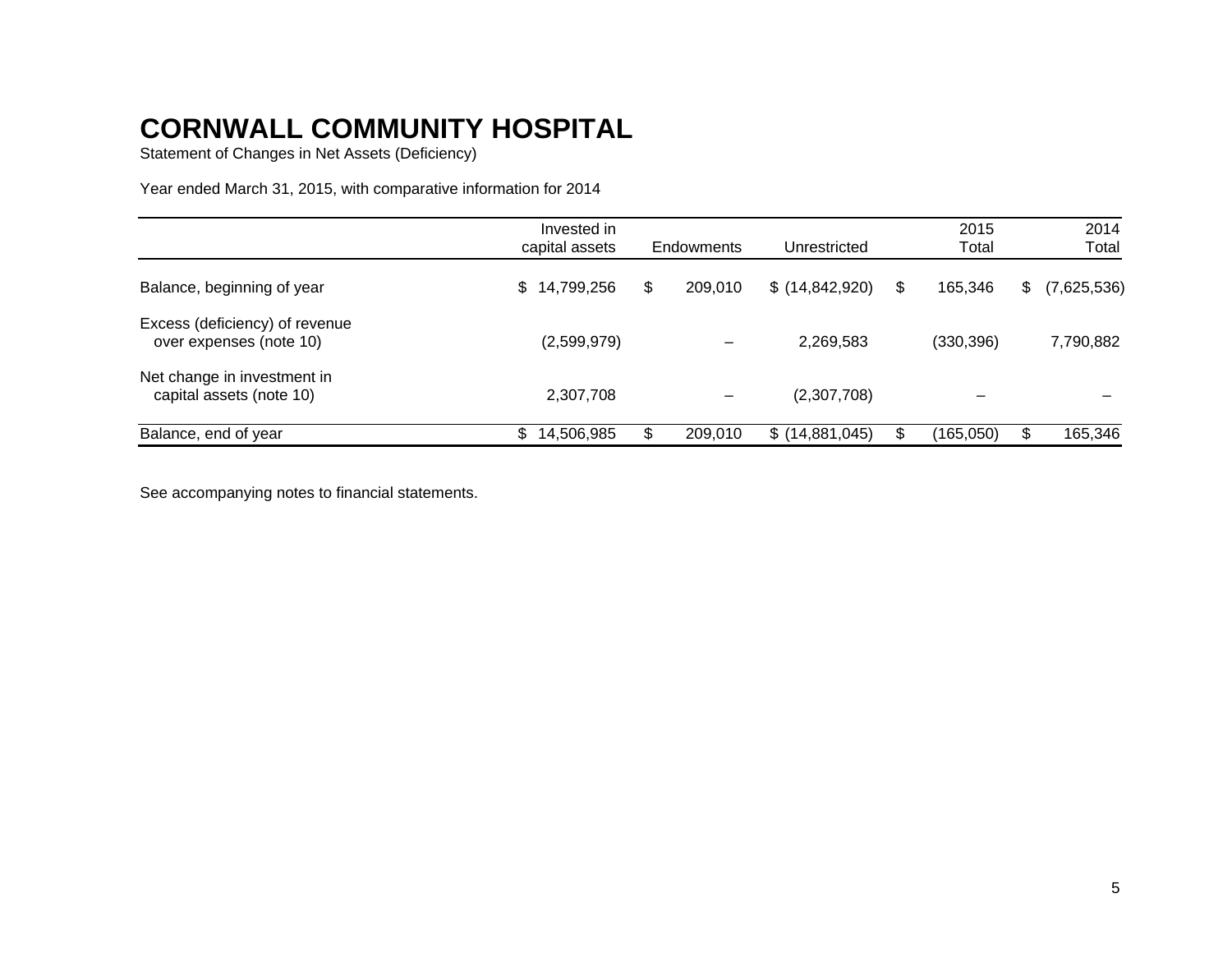Statement of Cash Flows

Year ended March 31, 2015, with comparative information for 2014

|                                                                                                                    | 2015                       | 2014                         |
|--------------------------------------------------------------------------------------------------------------------|----------------------------|------------------------------|
| Cash provided by (used for):                                                                                       |                            |                              |
| Operating activities:                                                                                              |                            |                              |
| Excess (deficiency) of revenue over expenses<br>Items not involving cash:                                          | \$<br>(330, 396)           | \$<br>7,790,882              |
| Amortization of capital assets<br>Amortization of deferred contributions                                           | 9,509,622                  | 9,344,791                    |
| related to capital assets<br>Net gain on disposal of capital assets<br>Net change in non-cash working capital      | (6,909,643)                | (6,793,104)<br>(39,630)      |
| components (note 14)<br>Increase in employee future benefits                                                       | (9,011,797)<br>223,219     | 5,145,050<br>216,248         |
|                                                                                                                    | (6,518,995)                | 15,664,237                   |
| Capital activities:                                                                                                |                            |                              |
| Purchase of capital assets<br>Proceeds on disposal of capital assets<br>Increase in deferred contributions related | (14,820,880)               | (17,799,050)<br>121,789      |
| to capital assets                                                                                                  | 6,302,794                  | 13,477,018                   |
|                                                                                                                    | (8,518,086)                | (4,200,243)                  |
| Financing activities:                                                                                              |                            |                              |
| Repayment of long-term debt<br>Proceeds from short-term debt                                                       | (429, 221)                 | (443, 544)                   |
|                                                                                                                    | 5,000,000<br>4,570,779     | (443, 544)                   |
| Net increase (decrease) in cash                                                                                    | (10, 466, 302)             | 11,020,450                   |
| Cash, beginning of year                                                                                            | 14,565,760                 | 3,545,310                    |
| Cash, end of year                                                                                                  | \$<br>4,099,458            | 14,565,760<br>\$             |
| Cash is comprised of the following:                                                                                |                            |                              |
| Cash<br>Restricted cash                                                                                            | \$<br>3,890,448<br>209,010 | \$<br>6,041,185<br>8,524,575 |
|                                                                                                                    | \$<br>4,099,458            | 14,565,760<br>\$             |
|                                                                                                                    |                            |                              |

See accompanying notes to financial statements.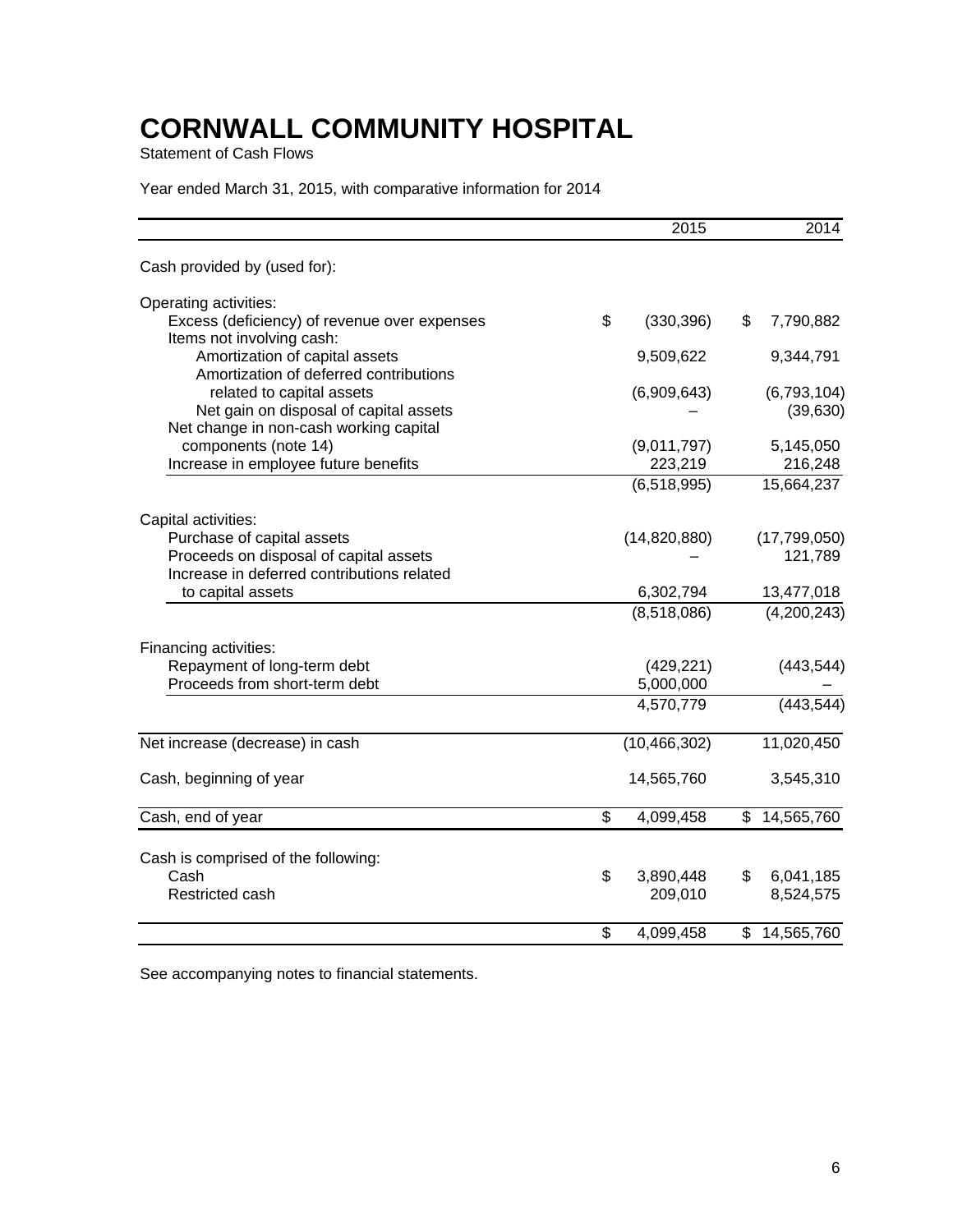Notes to Financial Statements

Year ended March 31, 2015

Cornwall Community Hospital/Hôpital communautaire de Cornwall (the "Hospital") is incorporated under the Ontario Corporations Act. The Hospital is principally involved in providing health care services to Cornwall and area. The Hospital is a registered charity under the Income Tax Act and accordingly is exempt from income taxes, provided certain requirements of the Income Tax Act are met.

### **1. Significant accounting policies:**

(a) Revenue recognition:

The Hospital follows the deferral method of accounting for contributions, which include donations and government grants.

Under the *Health Insurance Act* and Regulations thereto, the Hospital is funded primarily by the Province of Ontario in accordance with budget arrangements established by the Ministry of Health and Long-Term Care. Operating grants are recorded as revenue in the period to which they relate. Grants approved but not received at the end of an accounting period are accrued. Where a portion of a grant relates to a future period, it is deferred and recognized in that subsequent period.

Unrestricted contributions are recognized as revenue when received or receivable if the amount to be received can be reasonably estimated and collection is reasonably assured.

Externally restricted contributions, other than endowment contributions, are recognized as revenue in the year in which the related expenses are incurred. Contributions restricted for the purchase of capital assets are deferred and amortized into revenue on a straight-line basis, at a rate corresponding with the amortization rate for the related capital assets.

Revenue from the Ontario Health Insurance Plan (OHIP), preferred accommodation, and marketed services is recognized when the goods are sold or the service is provided.

Endowment contributions are recognized as direct increases in endowment net assets.

(b) Contributed services:

A substantial number of volunteers contribute a significant amount of their time each year to assist the Hospital in carrying out its service activities. Due to the difficulty of determining the fair value, contributed services are not recognized in the financial statements.

(c) Inventories:

Inventories are valued at the lower of average cost and replacement cost.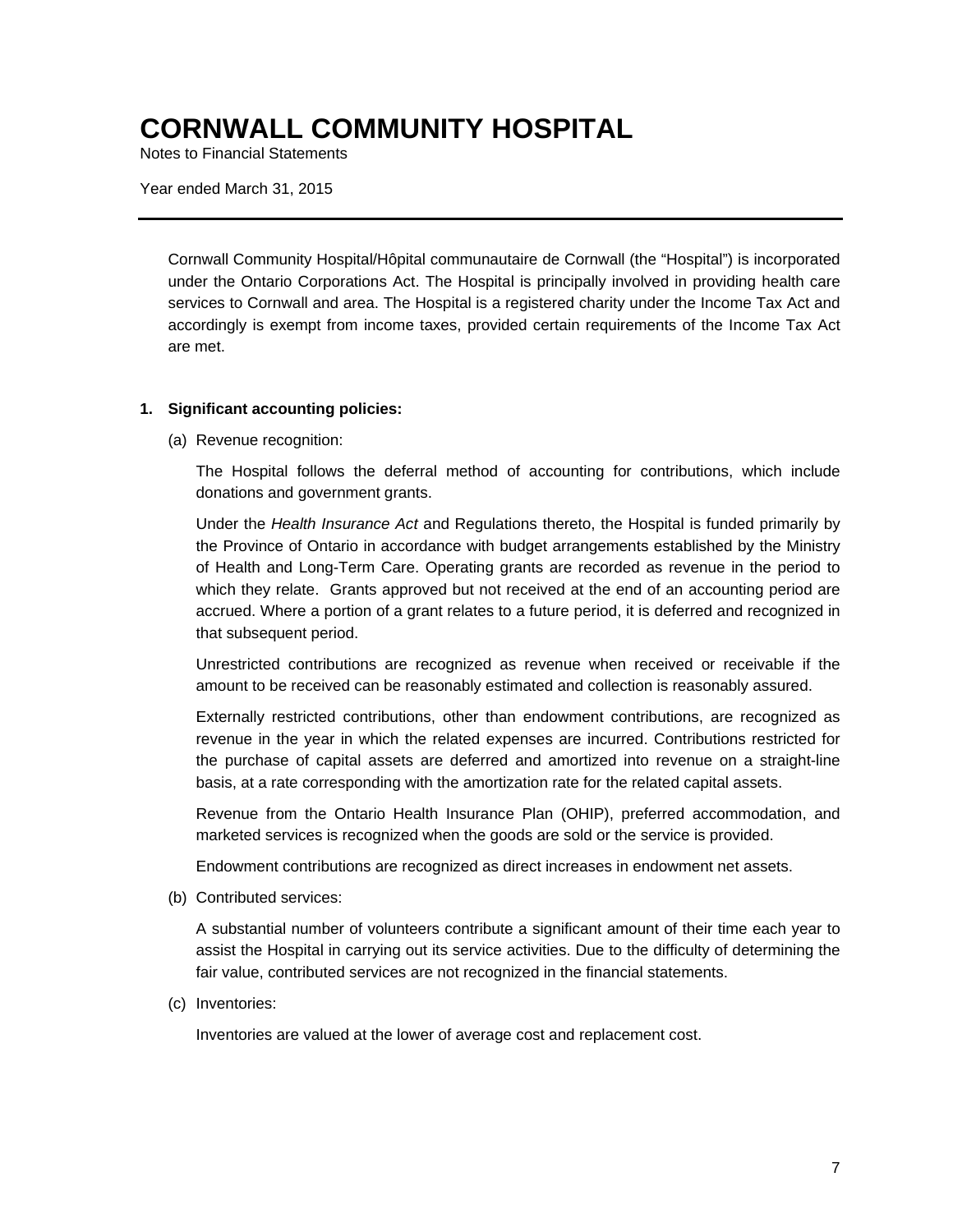Notes to Financial Statements (continued)

Year ended March 31, 2015

#### **1. Significant accounting policies (continued):**

(d) Capital assets:

Purchased capital assets, other than minor equipment are recorded at cost. Assets acquired under capital lease are initially recorded at the present value of future minimum lease payments and amortized over the estimated life of the assets. When a capital asset no longer contributes to the Hospital's ability to provide services, its carrying amount is written down to its residual value. Contributed capital assets are recorded at fair value at the date of contribution.

Capital assets are amortized on a straight-line basis over their expected useful lives at rates varying from 2% to 20% per annum.

Minor equipment replacements are expensed in the year of replacement. Construction in progress is not amortized until the project is complete and the facilities come into use.

The cost of renovations to the Hospital buildings which significantly increase its useful life and capacity are included as part of the cost of the related capital assets. Renovation costs to adapt the Hospital buildings to changed operating conditions or to maintain normal operating efficiency are expensed as incurred.

Equipment leased on terms which transfer substantially all of the benefits and risks of ownership to the Hospital are accounted for as "capital leases" and are therefore accounted for as though an asset has been purchased and a liability incurred. All other items of equipment held on lease are accounted for as operating leases.

(e) Employee future benefits:

The Hospital accrues its obligations under the defined benefit plans as the employees render the services necessary to earn the compensated absences and other retirement benefits. The actuarial determination of the accrued benefit obligations for retirement benefits uses the projected benefit method prorated on service (which incorporates management's best estimate of future salary levels, other cost escalation, retirement ages of employees and other actuarial factors). The most recent actuarial valuation of the benefit plans for funding purposes was as of March 31, 2015, and the next required valuation will be as of March 31, 2018.

Actuarial gains (losses) on the accrued benefit obligation arise from differences between actual and expected experience and from changes in the actuarial assumptions used to determine the accrued benefit obligation. The net accumulated actuarial gains (losses) are amortized over the average remaining service period of active employees. The average remaining service period of the active employees covered by the other retirement benefits plan is 8.5 years.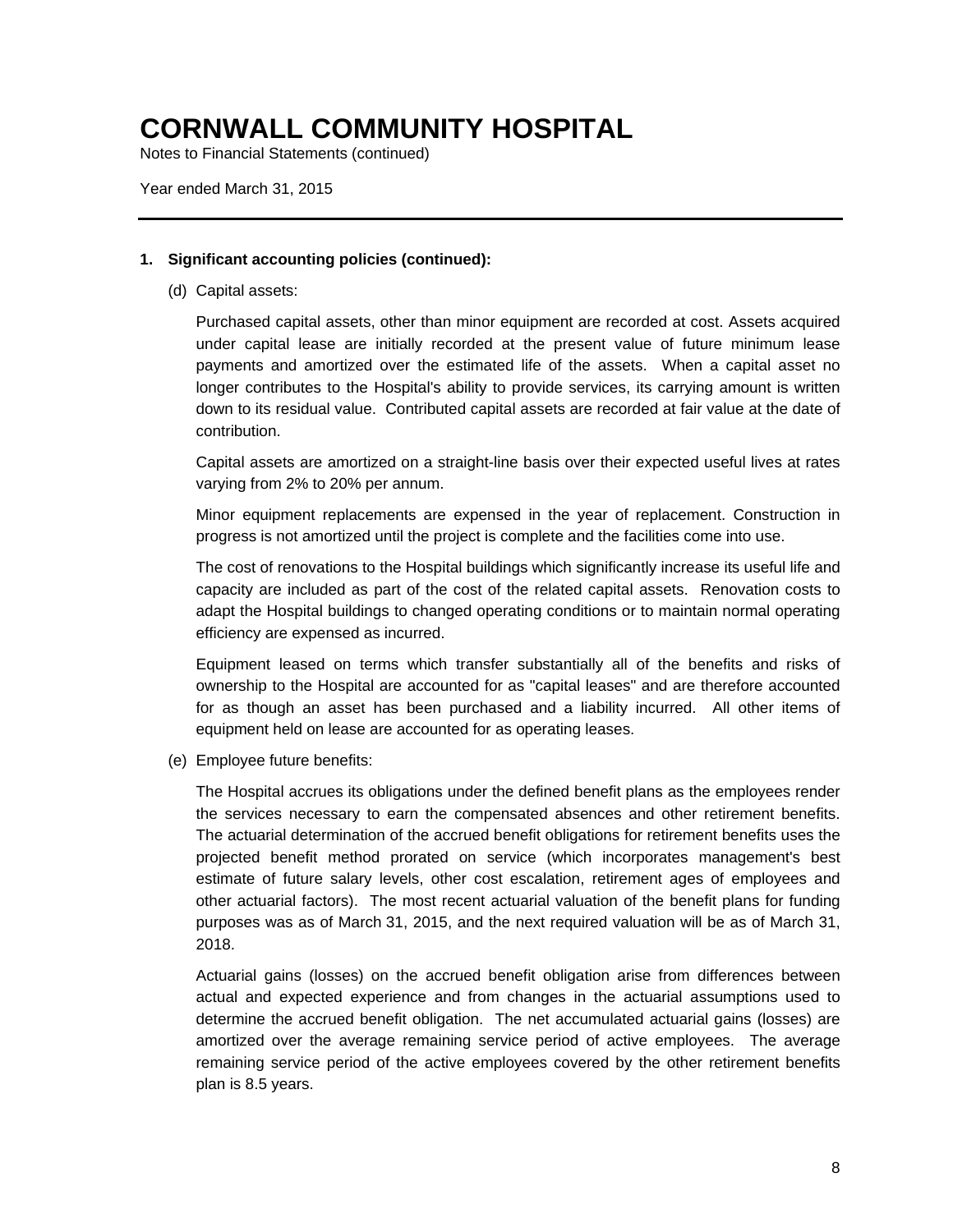Notes to Financial Statements (continued)

Year ended March 31, 2015

### **1. Significant accounting policies (continued):**

(e) Employee future benefits (continued):

Past service costs arising from plan amendments are recognized immediately in the period the plan amendments occur.

The Hospital is an employer member of the Healthcare of Ontario Pension Plan, which is a multi-employer, defined benefit pension plan. The Hospital has adopted deferred contribution plan accounting principles for this Plan because insufficient information is available to apply defined benefit plan accounting principles. Contributions to the multi-employer defined benefit plan are expensed when due.

(f) Financial instruments:

Financial instruments are recorded at fair value on initial recognition. Financial instruments are subsequently recorded at cost or amortized cost unless management has elected to carry the instruments at fair value. Management has not elected to carry financial instruments at fair value.

Long-term debt is recorded at cost.

(g) Use of estimates:

The preparation of financial statements requires management to make estimates and assumptions that affect the reported amounts of assets and liabilities, and disclosure of contingent assets and liabilities, at the date of the financial statements and the reported amounts of revenues and expenses during the period. Actual results could differ from those estimates. These estimates are reviewed periodically and as adjustments become necessary, they are reported in the periods in which they became known.

(h) Statement of remeasurement gains and losses:

A statement of remeasurement gains and losses has not been provided as there are no significant unrealized gains or losses at March 31, 2015.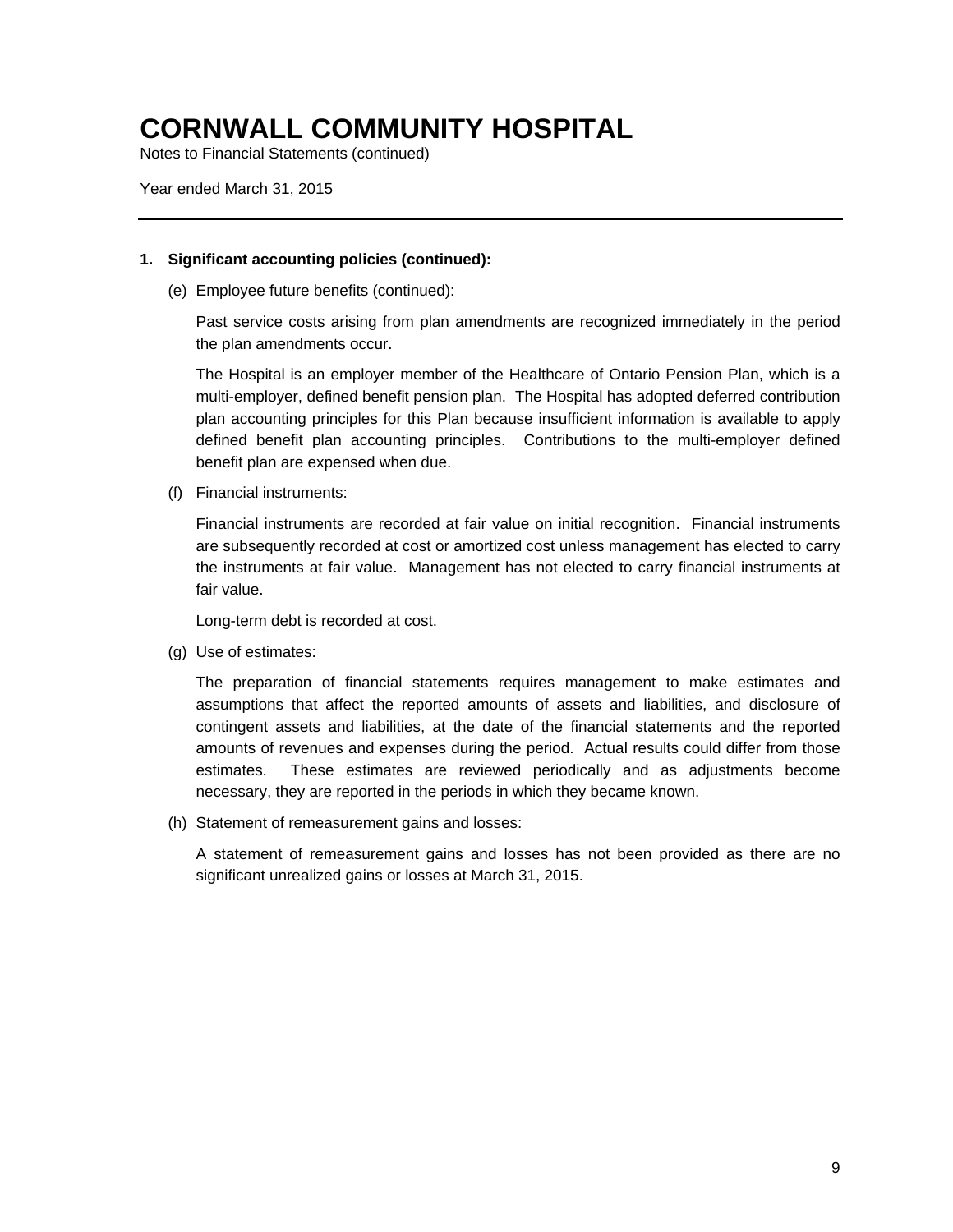Notes to Financial Statements (continued)

Year ended March 31, 2015

#### **2. Short-term loan:**

Short-term loan is comprised of the following items:

|                 | 2015            | 2014 |
|-----------------|-----------------|------|
| Short-term loan | 5,000,000<br>\$ | \$   |

The Hospital has an available non-revolving term facility of \$12,000,000 with its lenders, of which \$Nil was drawn against at March 31, 2015 (2014 - \$Nil). This line of credit is unsecured and bears interest at prime. The Hospital also has an available revolving demand facility of \$11,000,000 with its lenders, of which \$5,000,000 was drawn against at March 31, 2015 (2014 - \$Nil). This line of credit is unsecured and bears interest at prime.

The Hospital also maintains an ongoing \$1,800,000 revolving lease line of credit whose main purpose is the financing of major equipment of which \$Nil was drawn against at year end.

### **3. Accounts receivable:**

Accounts receivable are comprised of the following items:

|                                                 | 2015        | 2014        |
|-------------------------------------------------|-------------|-------------|
| Ministry of Health and Long-Term Care           | \$4,582,743 | \$2,191,871 |
| Ontario Health Insurance Plan (OHIP)            | 1,185,218   | 1,281,211   |
| Other                                           | 2,886,765   | 2,699,504   |
|                                                 | 8,654,726   | 6,172,586   |
| Less allowance for doubtful accounts receivable | 144.000     | 110,708     |
|                                                 | \$8,510,726 | \$6,061,878 |

The receivable from the Ministry of Health and Long-Term Care relates to the 5% holdback by the Capital Branch for the restructuring project.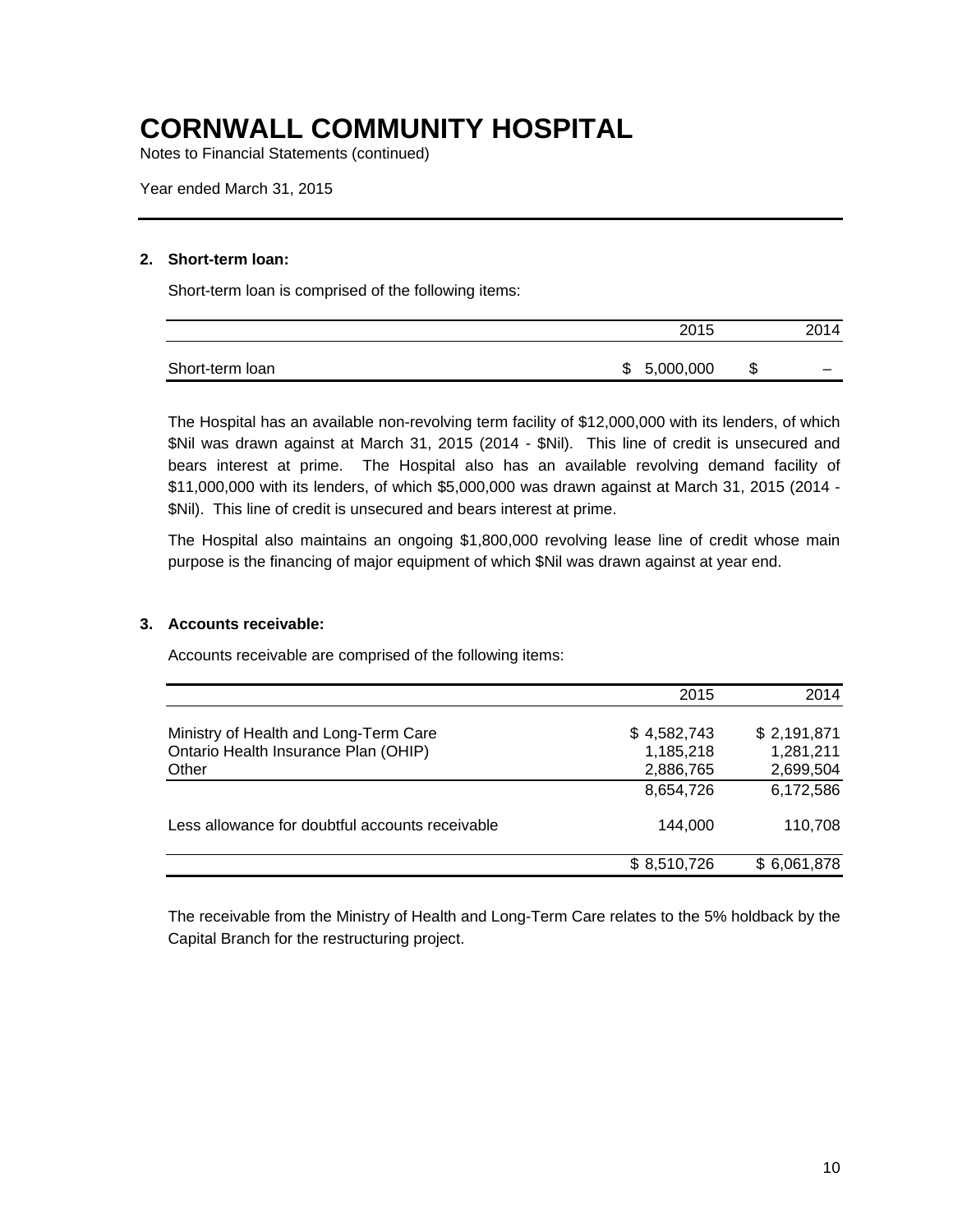Notes to Financial Statements (continued)

Year ended March 31, 2015

### **4. Restricted cash:**

Restricted cash is comprised of the following items:

|                                                                                   |     | 2015    | 2014                       |
|-----------------------------------------------------------------------------------|-----|---------|----------------------------|
| Cash related to endowment fund<br>Cash related to restricted grants and donations | S   | 209,010 | \$<br>209,010<br>8,315,565 |
|                                                                                   | \$. | 209.010 | \$<br>8,524,575            |

### **5. Capital assets:**

(a) Capital assets are comprised of the following items:

|                         |               |     |              | 2015          | 2014          |
|-------------------------|---------------|-----|--------------|---------------|---------------|
|                         |               |     | Accumulated  | Net book      | Net book      |
|                         | Cost          |     | amortization | value         | value         |
| Land                    | \$<br>482,402 | \$  |              | \$<br>482,402 | \$<br>482,402 |
| Land improvements       | 584.536       |     | 538,992      | 45.544        | 17,999        |
| <b>Buildings</b>        | 93,644,395    |     | 12,416,519   | 81,227,876    | 42,463,619    |
| <b>Building service</b> |               |     |              |               |               |
| equipment               | 40,801,632    |     | 5,193,766    | 35,607,866    | 39,495,859    |
| Furniture and           |               |     |              |               |               |
| equipment               | 49,201,295    |     | 32,577,400   | 16,623,895    | 18,548,709    |
| Deferred charges        | 6,642,344     |     | 2,879,753    | 3,762,591     | 702,812       |
| Construction-in-        |               |     |              |               |               |
| progress                | 808,971       |     |              | 808,971       | 31,536,488    |
|                         | \$192,165,575 | \$. | 53,606,430   | \$138,559,145 | \$133,247,888 |

Cost and accumulated amortization of capital assets at March 31, 2014 amounted to \$180,809,404 and \$47,561,516, respectively.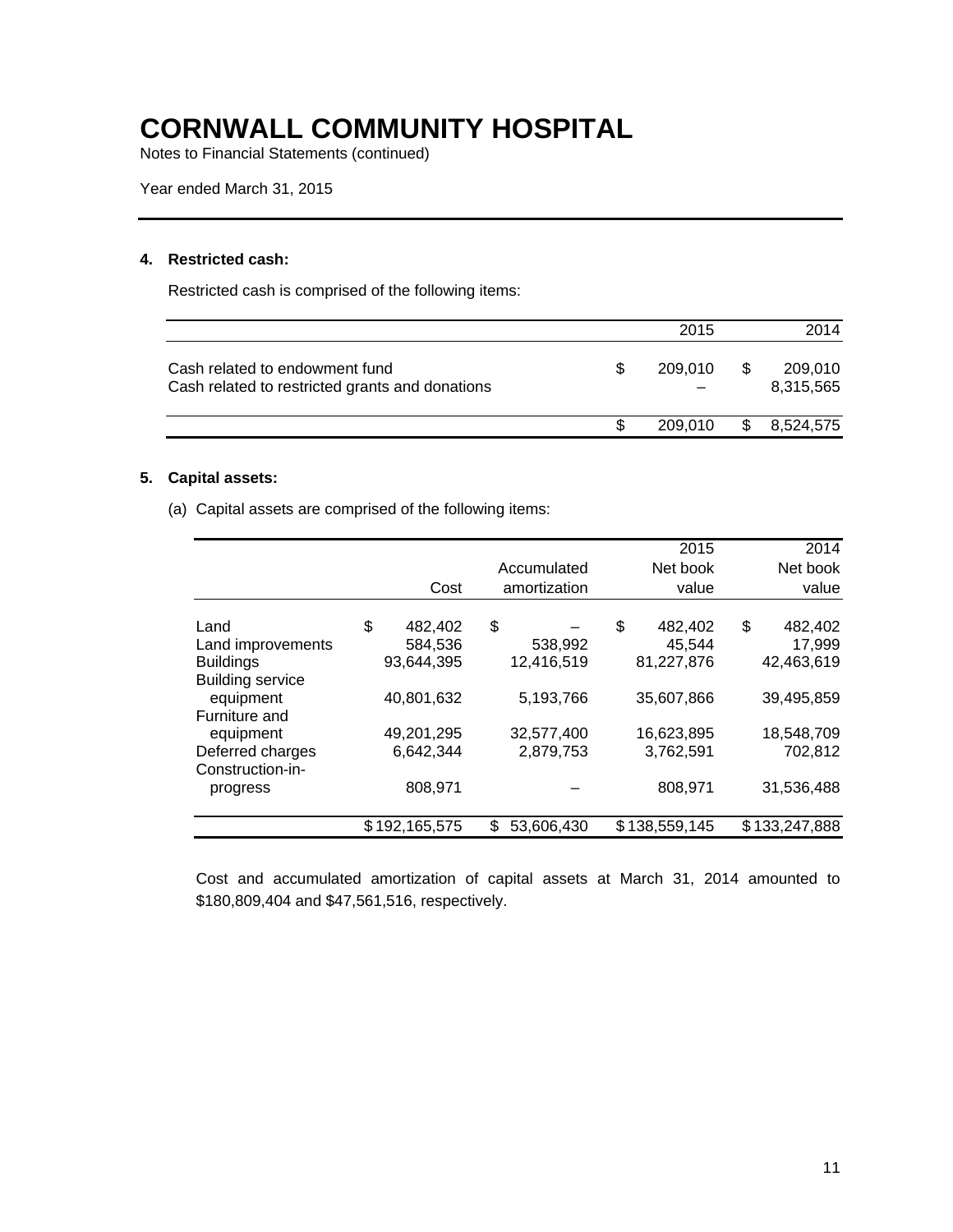Notes to Financial Statements (continued)

Year ended March 31, 2015

### **5. Capital assets (continued):**

(b) Capital redevelopment:

In 2003, the Hospital was directed by the Ministry of Health and Long-Term Care to begin planning to consolidate all acute care services on the McConnell Avenue site. The Hospital engaged architects and health care planners to assist in the planning for the expansion and renovations of the McConnell Avenue site. Funding for this project is comprised of capital grants from the Province of Ontario, Municipal contributions and local fundraising initiatives.

On December 12, 2008, the Hospital was approved by the Ministry of Health and Long-Term Care to proceed with the capital redevelopment of the McConnell Avenue Site. Total capital cost is estimated at \$113M which includes an expansion of 95,000 square feet of new space, 78,000 square feet of renovation and new equipment. Substantial completion was achieved in November 2014.

### **6. Accounts payable and accrued liabilities:**

Accounts payable are comprised of the following items:

|                                          | 2015             | 2014           |
|------------------------------------------|------------------|----------------|
| Salaries and wages                       | 4,816,139<br>SS. | 4,986,665<br>S |
| Vacation and banked time                 | 1,533,788        | 1,808,983      |
| Pay equity liability                     | 493.370          | 1,006,900      |
| <b>Construction holdback</b>             | 1,480,368        | 8,285,225      |
| Accounts payable and accrued liabilities | 8,149,317        | 7,524,686      |
|                                          | \$16,472,982     | \$23,612,459   |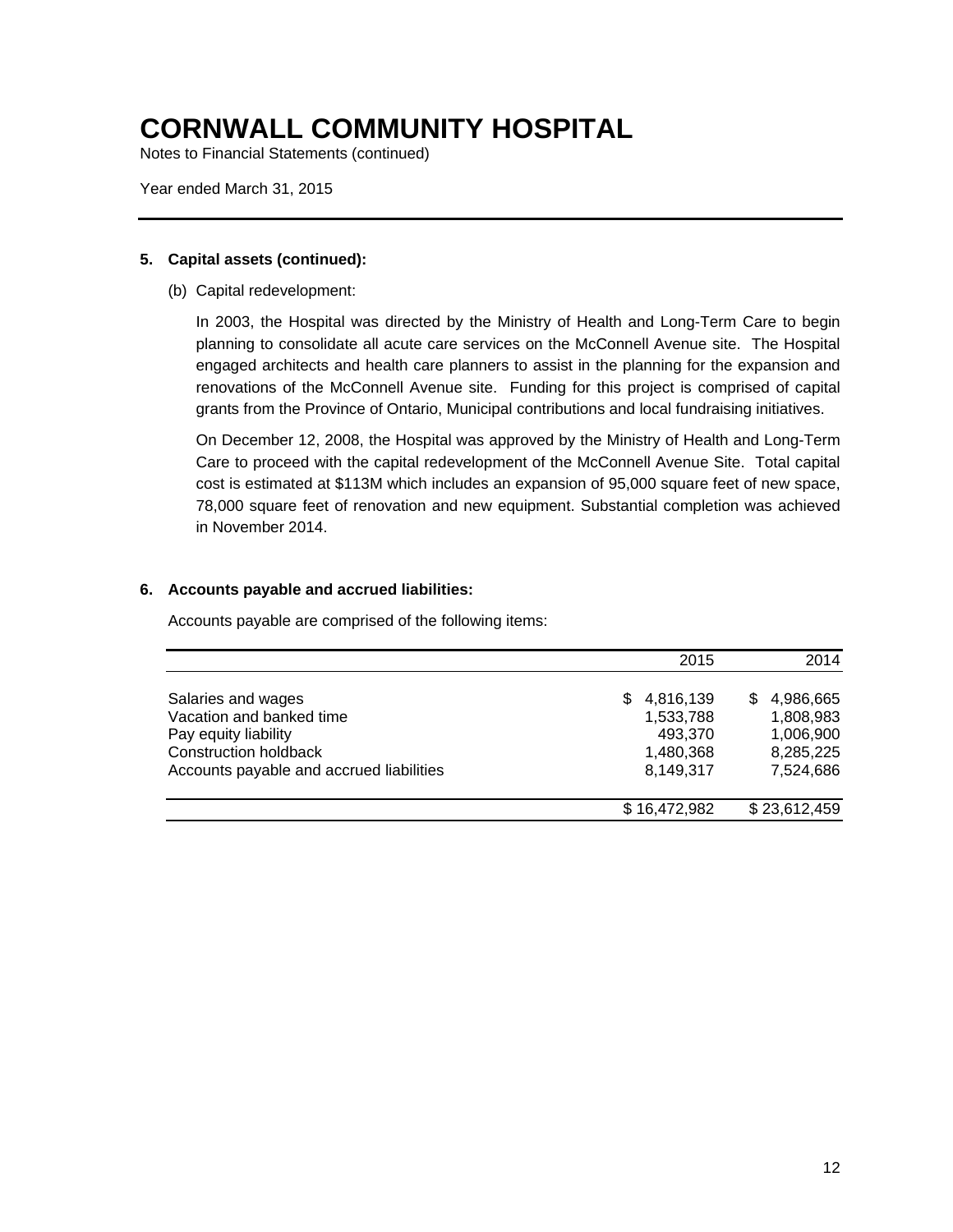Notes to Financial Statements (continued)

Year ended March 31, 2015

### **7. Employee future benefits:**

The Hospital provides extended health care, dental and life insurance to certain employees. An independent actuarial study of the post-retirement and post-employment benefits has been undertaken. The most recent valuation of employee future benefits was completed as at March 31, 2015.

The significant actuarial assumptions adopted in estimating the Hospital's accrued benefit obligation are as follows:

|                            | 2015     | 2014  |
|----------------------------|----------|-------|
| Discount rate              | $3.31\%$ | 3.94% |
| Salary increases           | 2.50%    | 2.50% |
| Inflation                  | 2.00%    | 2.00% |
| Dental benefits escalation | 2.50%    | 2.50% |
| Health benefits escalation | 4.00%    | 4.00% |

The continuity of the Hospital's accrued benefit obligation is as follows:

|                                                                                                           | 2015                                        | 2014                             |
|-----------------------------------------------------------------------------------------------------------|---------------------------------------------|----------------------------------|
| Accrued benefit obligation, opening balance                                                               | 5,107,783<br>S.                             | \$4,872,450                      |
| Current service costs<br>Interest on accrued benefit obligation<br>Benefits paid<br><b>Actuarial loss</b> | 287,303<br>201,987<br>(249, 233)<br>509,927 | 258,307<br>191,844<br>(214, 818) |
| Accrued benefit obligation, closing balance                                                               | 5,857,767                                   | \$5,107,783                      |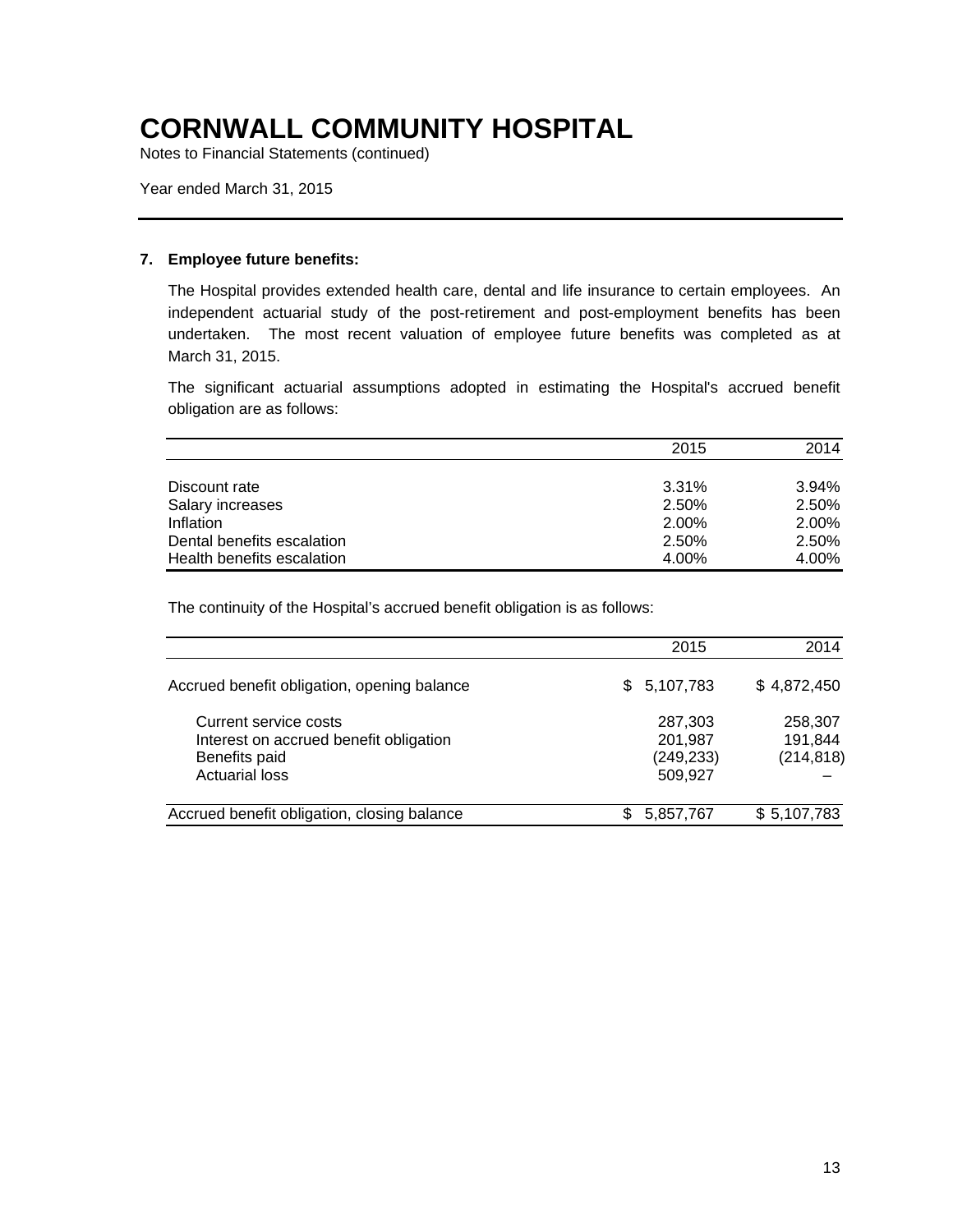Notes to Financial Statements (continued)

Year ended March 31, 2015

### **7. Employee future benefits (continued):**

Reconciliation of the accrued benefit obligation to the accrued benefit liability is as follows:

|                                                           | 2015                         | 2014                   |
|-----------------------------------------------------------|------------------------------|------------------------|
| Accrued benefit obligation<br>Unamortized actuarial gains | 5,857,767<br>S<br>(383, 636) | \$5,107,783<br>143,129 |
| Accrued benefit liability                                 | 5,474,131                    | 5,250,912              |
| Less: current portion of benefit obligation               | 472.451                      | 431,066                |
| Long-term portion of employee future benefits             | 5,001,680                    | 4,819,846              |
| Add: EORLA vested employees                               | 88,310                       | 88,310                 |
|                                                           | 5,089,990                    | \$4,908,156            |

### **8. Long-term debt:**

|                                                                                                                             | 2015         | 2014         |
|-----------------------------------------------------------------------------------------------------------------------------|--------------|--------------|
| Fixed rate term loan bearing interest at 3.3%.<br>payable in blended monthly payments of<br>\$4,737, due January 11, 2016   | \$<br>51,235 | \$<br>51,223 |
| Fixed rate term loan bearing interest at 4.14%.<br>payable in blended monthly payments of<br>\$34,849, due February 4, 2015 |              | 429,233      |
|                                                                                                                             | 51,235       | 480,456      |
| Less current portion                                                                                                        | 51,235       | 428.788      |
|                                                                                                                             | \$           | \$<br>51,668 |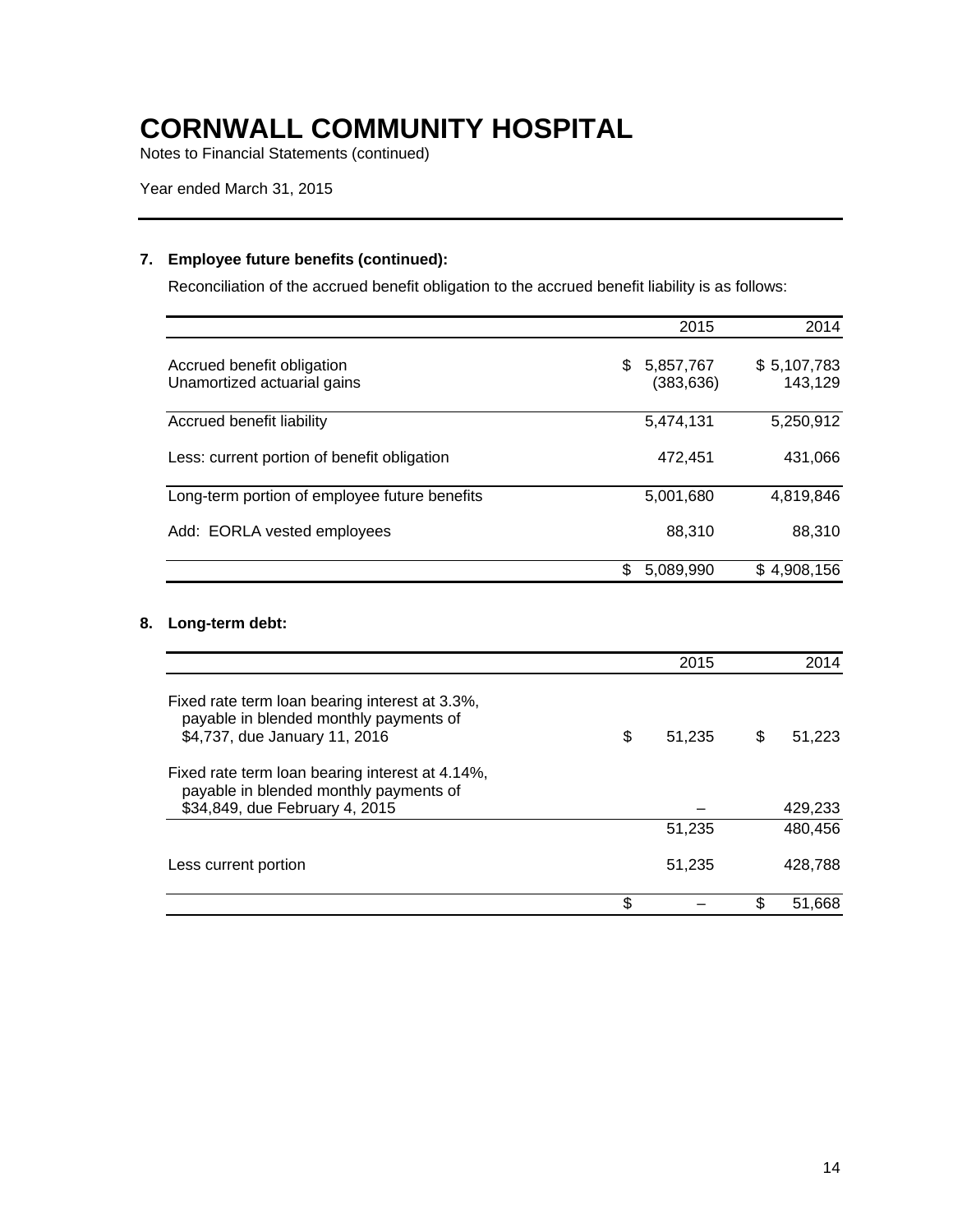Notes to Financial Statements (continued)

Year ended March 31, 2015

### **9. Deferred contributions:**

Deferred capital contributions related to capital assets represent the unspent and unamortized amount of donations and grants received for the purchase of capital assets. The amortization of capital contributions is recorded as revenue in the statement of operations.

|                                                                                                                                                                              | 2015                                                | 2014                                                |
|------------------------------------------------------------------------------------------------------------------------------------------------------------------------------|-----------------------------------------------------|-----------------------------------------------------|
| Balance, beginning of year<br>Additional donations and grants received<br>Interest earned on unspent contributions<br>Less amounts amortized to revenue for the current year | \$126,283,741<br>6,245,584<br>57.209<br>(6,909,643) | 119,599,827<br>13,314,038<br>162,980<br>(6,793,104) |
| Balance, end of year                                                                                                                                                         | 125,676,891                                         | 126,283,741                                         |

The balance of deferred capital contributions related to capital assets consists of the following:

|                                                                                       | 2015                       |    | 2014                     |
|---------------------------------------------------------------------------------------|----------------------------|----|--------------------------|
| Unamortized capital contributions used to<br>purchase assets<br>Unspent contributions | \$124,000,925<br>1.675.966 | S  | 117,968,176<br>8,315,565 |
|                                                                                       | \$125,676,891              | S. | 126,283,741              |

### **10. Investment in capital assets:**

(a) Investment in capital assets is calculated as follows:

|                                                            | 2015                       | 2014                        |
|------------------------------------------------------------|----------------------------|-----------------------------|
| Capital assets<br>Amounts financed by:                     |                            | \$138,559,145 \$133,247,888 |
| Deferred contributions on capital assets<br>Long-term debt | (124,000,925)<br>(51, 235) | (117,968,176)<br>(480, 456) |
|                                                            | 14,506,985                 | 14,799,256                  |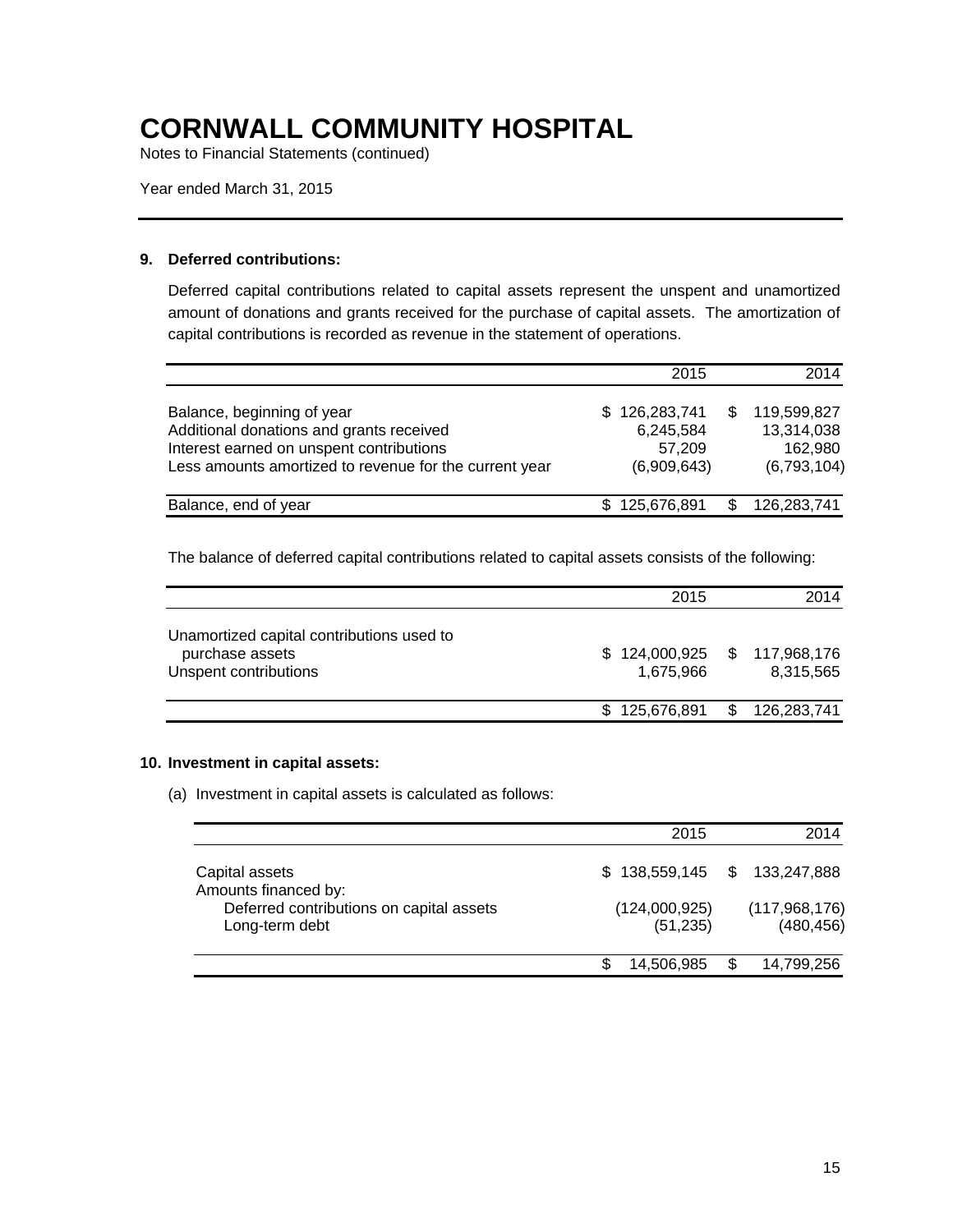Notes to Financial Statements (continued)

#### **10. Investment in capital assets (continued):**

(b) Change in net assets investment in capital assets is calculated as follows:

|                                                                        | 2015                         | 2014                         |
|------------------------------------------------------------------------|------------------------------|------------------------------|
| Deficiency of revenue over expenses:                                   |                              |                              |
| Amortization of deferred contributions                                 | \$ 6,909,643                 | \$ 6,793,104                 |
| Amortization of capital assets                                         | (9,509,622)                  | (9,344,791)                  |
| Gain in disposal of capital assets                                     |                              | 39,630                       |
|                                                                        | \$ (2,599,979)               | (2,512,057)<br>S.            |
|                                                                        | 2015                         | 2014                         |
|                                                                        |                              |                              |
| Net change in investment in capital assets:                            |                              |                              |
| Purchase of capital assets<br>Amounts funded by deferred contributions | \$14,820,880<br>(12,942,393) | \$17,799,050<br>(16,019,144) |
| Repayment of long-term debt                                            | 429,221                      | 443,544                      |
| Proceeds on disposal of capital assets                                 |                              | (121, 789)                   |
|                                                                        | 2,307,708                    | \$2,101,661                  |

#### **11. Restrictions on net assets:**

The net assets for endowment purposes are subject to externally imposed restrictions stipulating that the principal be maintained intact. Investment income of \$2,715 on the assets is used to offset costs incurred by the Hospital.

#### **12. Contingencies and commitments:**

(a) The nature of the Hospital's activities is such that there is usually litigation pending or in prospect at any time. With respect to claims at March 31, 2015, management believes the Hospital has valid defenses and appropriate insurance coverage in place. In the event any claims are successful, management believes that such claims are not expected to have a material effect on the Hospital's financial position.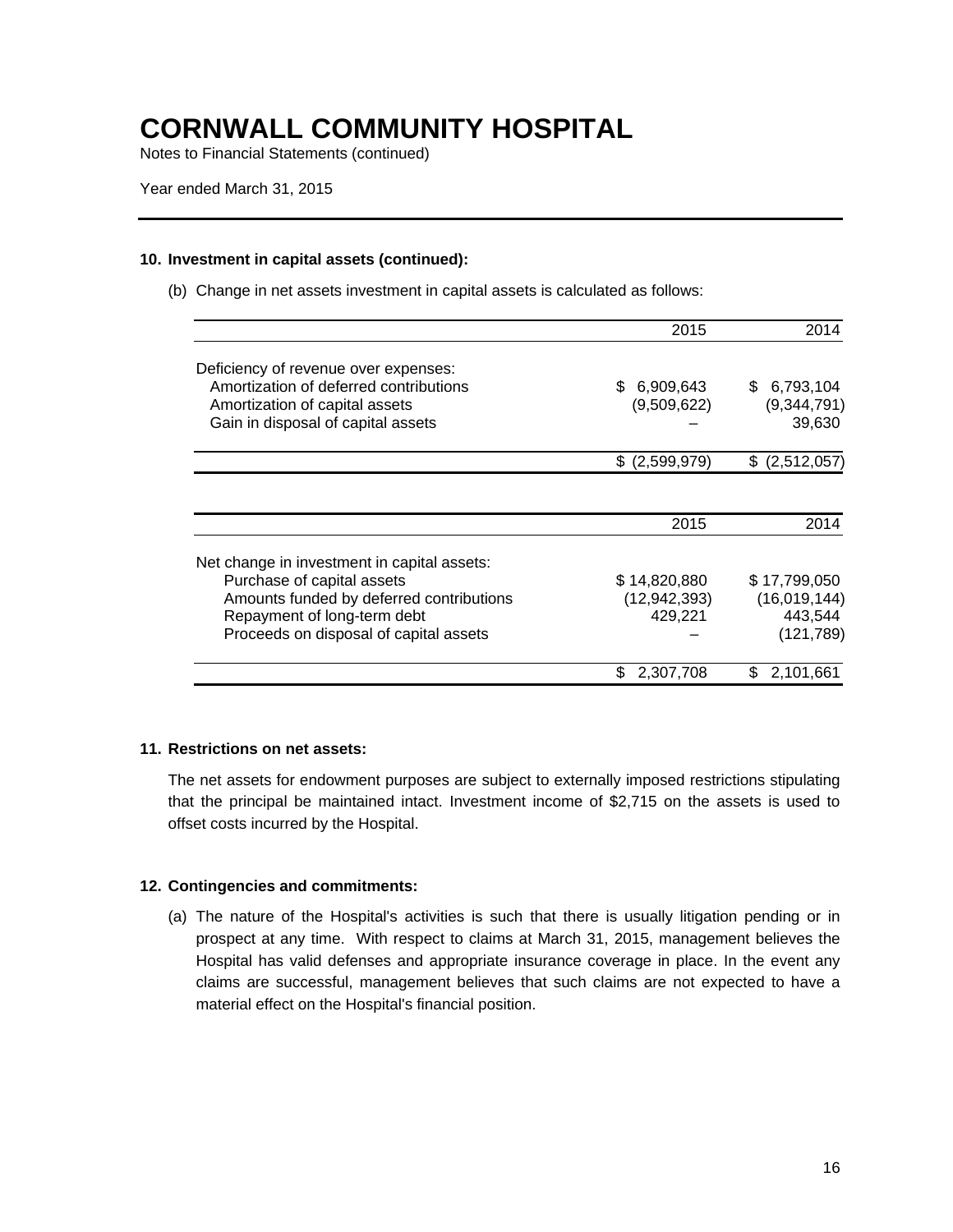Notes to Financial Statements (continued)

Year ended March 31, 2015

#### **12. Contingencies and commitments (continued):**

(b) On July 1, 1987, a group of health care organizations, ("subscribers"), formed Healthcare Insurance Reciprocal of Canada ("HIROC"). HIROC is registered as a Reciprocal pursuant to Provincial Insurance Acts, which permits persons to exchange with other persons reciprocal contracts of indemnity insurance. HIROC facilitates the provision of liability insurance coverage of health care organizations in the provinces of Ontario, Manitoba, Saskatchewan and Newfoundland. Subscribers pay annual premiums, which are actuarially determined, and are subject to assessment for losses in excess of such premiums, if any, experienced by the group of subscribers for the years in which they were a subscriber. No such assessments have been made to March 31, 2015.

Since its inception in 1987, HIROC has accumulated an un-appropriated surplus, which is the total of premiums paid by all subscribers plus investment income less the obligation for claims reserves and expenses and operating expenses. Each subscriber which has an excess of premium plus investment income over the obligation for their allocation of claims reserves and expenses and operating expenses may be entitled to receive distributions of their share of the un-appropriated surplus at the time such distributions are declared by the Board of Directors of HIROC. There are no distributions receivables from HIROC as of March 31, 2015.

(c) The Hospital leases premises for various community based programs. Minimum annual lease payments under current operating leases for the years ending March 31 are as follows:

| 356,000<br>2016 |
|-----------------|
|-----------------|

(d) Working capital:

The Hospital has received \$25,420,500 in one-time funding, at the rate of \$8,473,500 per year starting in 2012 to improve the working funds deficit position of the Hospital. In order to retain the funding, the Hospital must have an annual balanced budget, and the Hospital must contribute to improving the working fund deficit position to 0% by March 31, 2023.

(e) Cerner contract (FHIT Project):

The Hospital has entered into a contract with Cerner in September 2014 to implement an Electronic Health Record (EHR) over the next 18 months. The total value of the contract is \$10.88 million for licensing and implementation, with an annual operating cost of \$1.366 million following implementation for remote hosting, application management, and maintenance.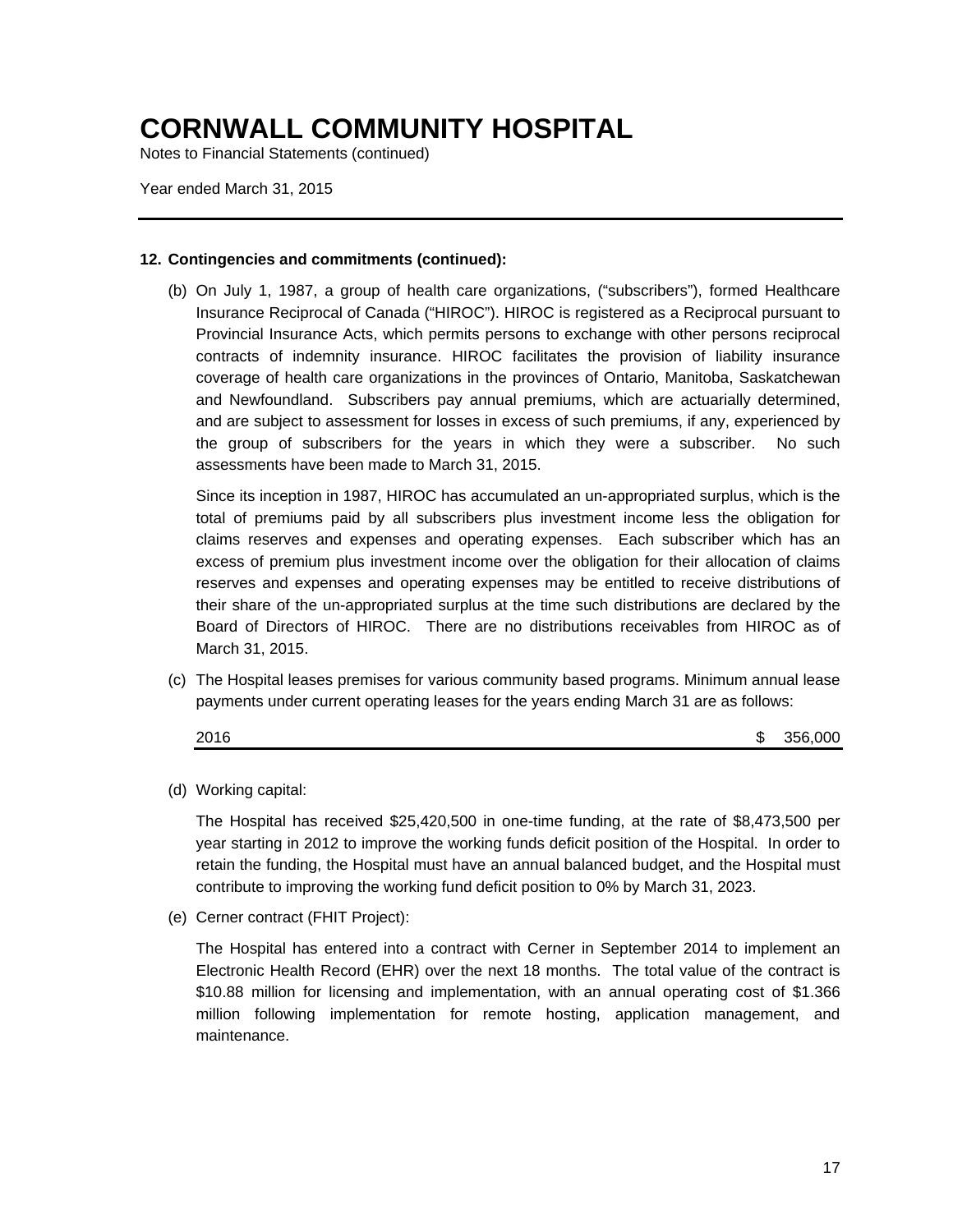Notes to Financial Statements (continued)

Year ended March 31, 2015

#### **13. Pension costs:**

Substantially all of the employees of the Hospital are members of the Healthcare of Ontario Pension Plan (the "Plan"), which is a multi-employer defined benefit pension plan available to all eligible employees of the participating members of the Ontario Hospital Association. Contributions to the plan made during the year by the Hospital on behalf of its employees amounted to \$4,544,685 (2014 - \$4,428,488) and are included in the statement of operations.

Pension expense is based on Plan management's best estimates, in consultation with its actuaries, of the amount, required to provide a high level of assurance that benefits will be fully represented by fund assets at retirement, as provided by the Plan. The funding objective is for employer contributions to the Plan to remain a constant percentage of employees' contributions.

Variances between actuarial funding estimates and actual experience may be material and any differences are generally to be funded by the participating members. The Plan's 2013 Annual Report indicates the plan is fully funded at 114%.

|                                             | 2015            | 2014          |
|---------------------------------------------|-----------------|---------------|
| Decrease (increase) in current assets:      |                 |               |
| Accounts receivable                         | $$$ (2,448,848) | 705,164<br>S. |
| Inventories                                 | 94,945          | 158,807       |
| Prepaid expenses                            | 50,232          | (622, 251)    |
| Increase (decrease) in current liabilities: |                 |               |
| Accounts payable and accrued liabilities    | (7,432,688)     | 5,242,162     |
| Deferred revenue                            | 724,562         | (338, 832)    |
| Net change in non-cash working capital      | \$ (9,011,797)  | \$5,145,050   |

#### **14. Net changes in non-cash working capital components relating to operations:**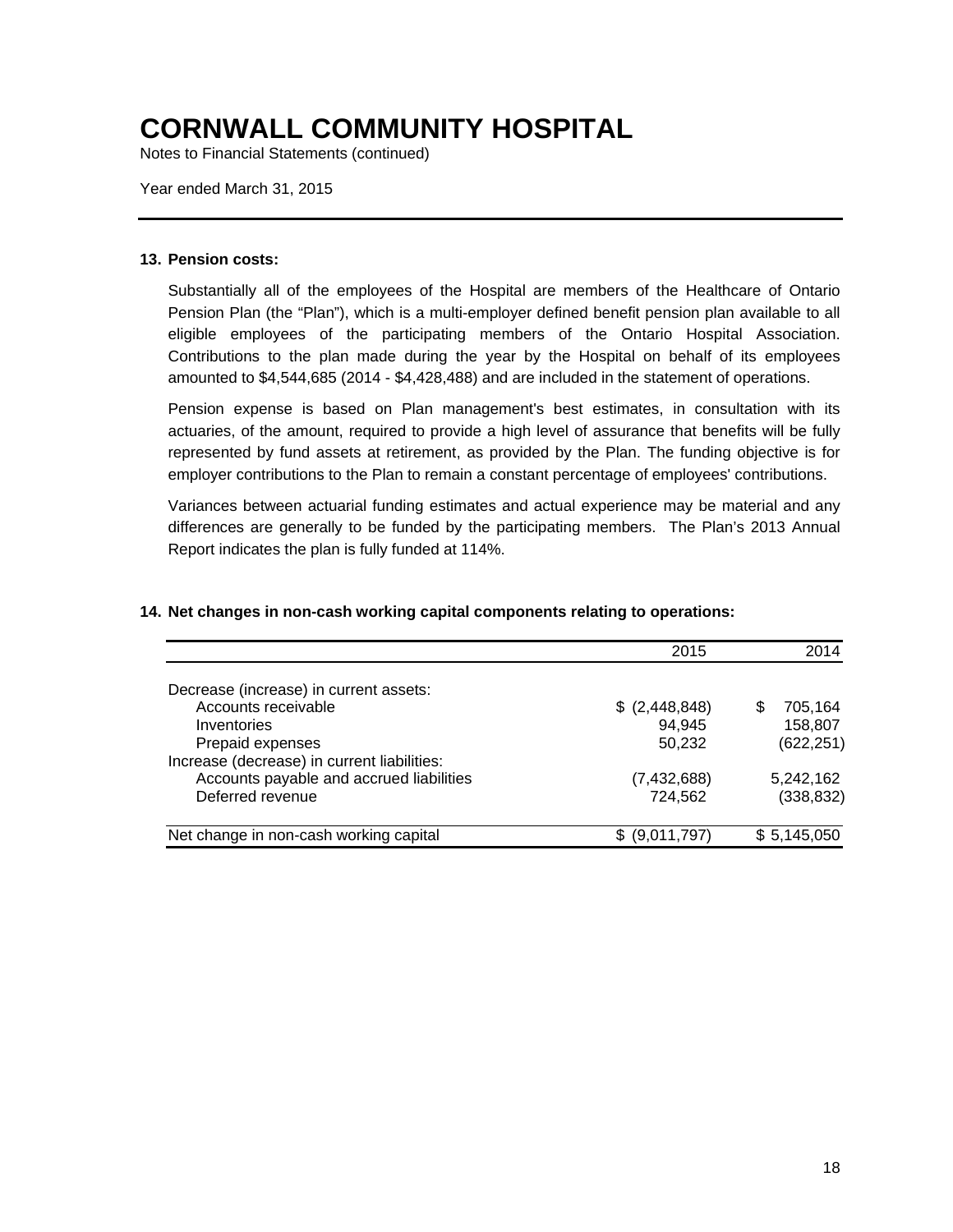Notes to Financial Statements (continued)

Year ended March 31, 2015

#### **15. Related entities:**

(a) Cornwall Community Hospital Foundation:

The Hospital has an economic interest, but not control, in Cornwall Community Hospital Foundation (the "Foundation").

The Foundation is incorporated under the Canada Corporations Act and is a registered charity under the Income Tax Act. The Foundation's mandate is to raise funds for the Hospital's programs, medical equipment, expansion and renovation to enhance quality healthcare in the community.

The net assets and results of the operations of the Foundation are not included in the financial statements of the Hospital.

Related party transactions during the year not separately disclosed in the financial statements include an amount of \$680,000 (2014 - \$2,735,179) that has been received from the Foundation, which has been recorded as deferred contributions to be used to fund the purchase of equipment for the Hospital.

(b) Auxiliary to the Cornwall Community Hospital:

The net assets and results of the operations of the Auxiliary are not included in the financial statements of the Hospital.

The Hospital has an economic interest in the Auxiliary to the Cornwall Community Hospital by way of the Hospital holding resources that are used by the Auxiliary to produce revenue.

(c) Eastern Ontario Regional Laboratory Association:

The Hospital has economic interest, but not control, in Eastern Ontario Regional Laboratory Association ("EORLA"). The net assets and results of the operations of EORLA are not included in the financial statements of the Hospital. Services in the amount of \$5,627,726 (2014 - \$5,235,438) were purchased from EORLA and are included in other supplies and expenses on the statement of operations. Expenses incurred at the Hospital for items such as salaries and supplies in the amount of \$404,594 (2014 - \$1,339,389) associated with lab testing are fully recoverable from EORLA, of which, \$20,988 (2014 - \$105,652) is included in accounts receivable as at March 31, 2015.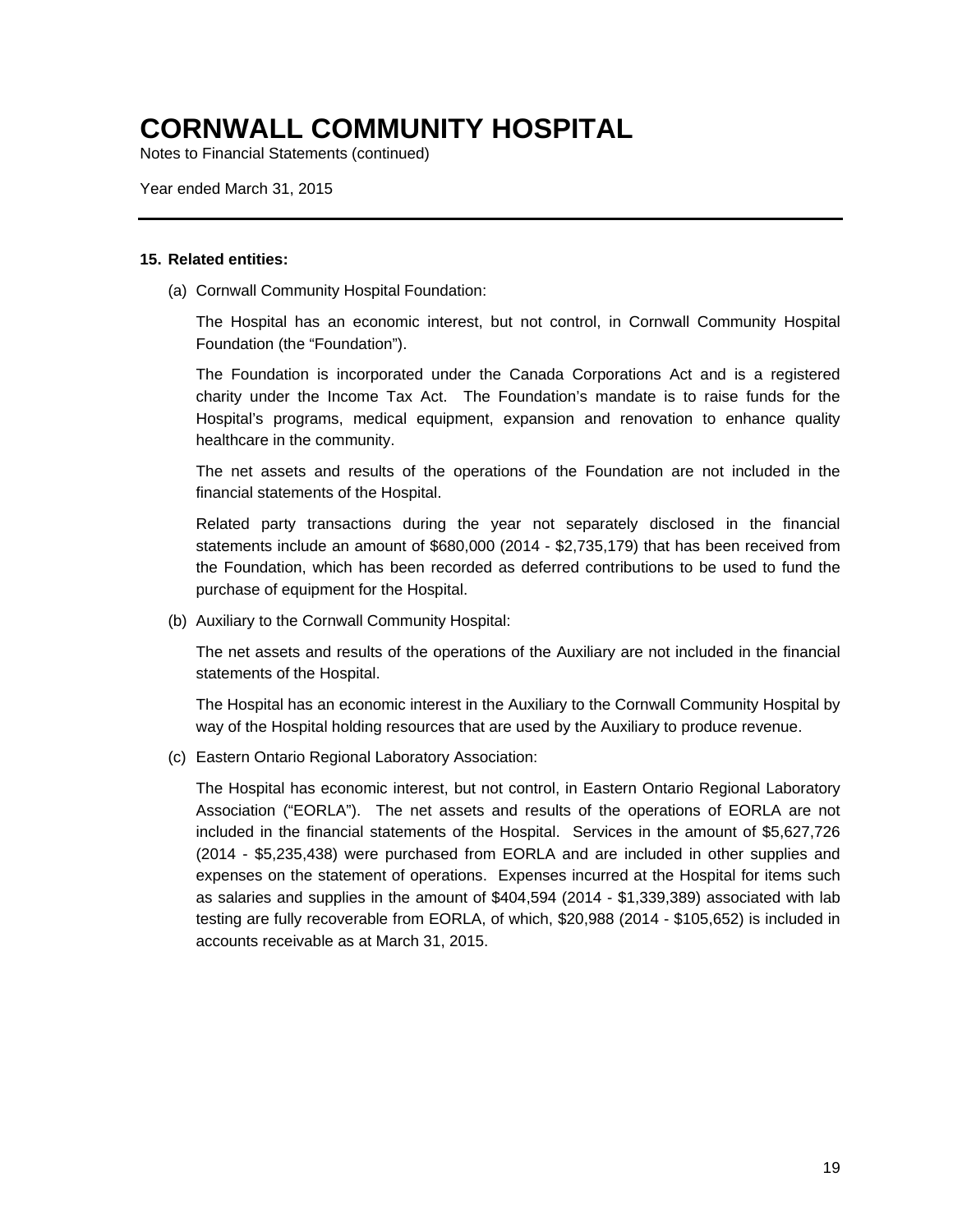Notes to Financial Statements (continued)

Year ended March 31, 2015

#### **16. Financial risks and concentration of credit risk:**

(a) Credit risk:

Credit risk refers to the risk that counterparty may default on its contractual obligations resulting in a financial loss. The Hospital is exposed to credit risk with respect to the accounts receivable and cash.

The Hospital assesses, on a continuous basis, accounts receivable and provides for any amounts that are not collectible in the allowance for doubtful accounts. The maximum exposure to credit risk of the Hospital at March 31, 2015 is the carrying value of these assets.

The carrying amount of accounts receivable is valued with consideration for an allowance for doubtful accounts. The amount of any related impairment loss is recognized in the statement of operations. Subsequent recoveries of impairment losses related to accounts receivable are credited to the statement of operations. The balance of the allowance for doubtful accounts at March 31, 2015 is \$144,001 (2014 - \$110,709).

As at March 31, 2015, \$96,748 (2014 - \$210,257) of trade accounts receivable were past due, but not impaired.

There have been no significant changes to the credit risk exposure from 2014.

(b) Liquidity risk:

Liquidity risk is the risk that the Hospital will be unable to fulfill its obligations on a timely basis or at a reasonable cost. The Hospital manages its liquidity risk by monitoring its operating requirements. The Hospital prepares budget and cash forecasts to ensure it has sufficient funds to fulfill its obligations.

Accounts payable and accrued liabilities are generally due within 60 days of receipt of an invoice.

There have been no significant changes to the liquidity risk exposure from 2014.

(c) Market risk:

Market risk is the risk that changes in market prices, such as foreign exchange rates or interest rates will affect the Hospital's income or the value of its holdings of financial instruments. The objective of market risk management is to control market risk exposures within acceptable parameters while optimizing return on investment.